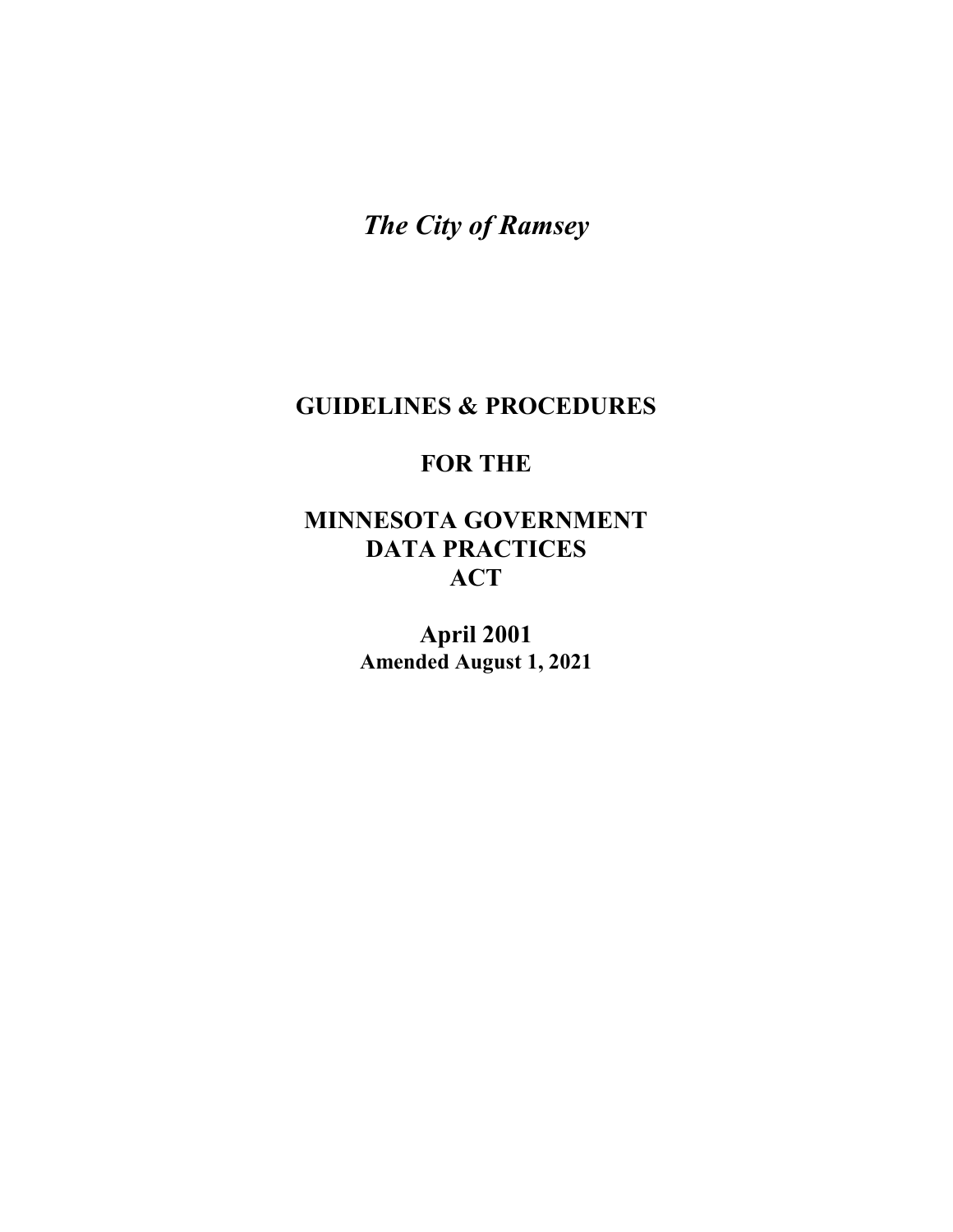#### **City of Ramsey DATA PRACTICES PROCEDURES Table of Contents**

|       | <b>SUBJECT</b>                    |                                           | Page |
|-------|-----------------------------------|-------------------------------------------|------|
| I.    | Introduction                      |                                           | 4    |
| Π.    |                                   | Definition of Government Data             | 4    |
| III.  |                                   | Responsible Authority                     | 4    |
| IV.   |                                   | Access to Public Data                     | 4    |
|       | A.                                | People Entitled to Access                 | 5    |
|       | <b>B.</b>                         | Form of Request                           | 5    |
|       | $C_{\cdot}$                       | <b>Time Limits</b>                        | 5    |
|       | D.                                | Fees                                      | 5    |
| V.    | Access to Data on Individuals     |                                           | 5    |
|       | A.                                | People Entitled to Access                 | 5    |
|       | <b>B.</b>                         | Form of Request                           | 6    |
|       | $\mathcal{C}$ .                   | <b>Identification of Requesting Party</b> | 6    |
|       | D.                                | <b>Time Limits</b>                        | 6    |
|       | E.                                | Fees                                      | 7    |
|       | F.                                | <b>Summary Data</b>                       | 7    |
|       | G.                                | Juvenile Records                          | 7    |
| VI.   |                                   | Denial of Access                          | 8    |
| VII.  | Collection of Data on Individuals |                                           | 8    |
| VIII. | Challenge to Data Accuracy        |                                           | 9    |
| IX.   | Data Protection                   |                                           | 9    |
|       | A.                                | Accuracy and Currency of Data             | 9    |
|       | <b>B.</b>                         | Data Safeguards                           | 9    |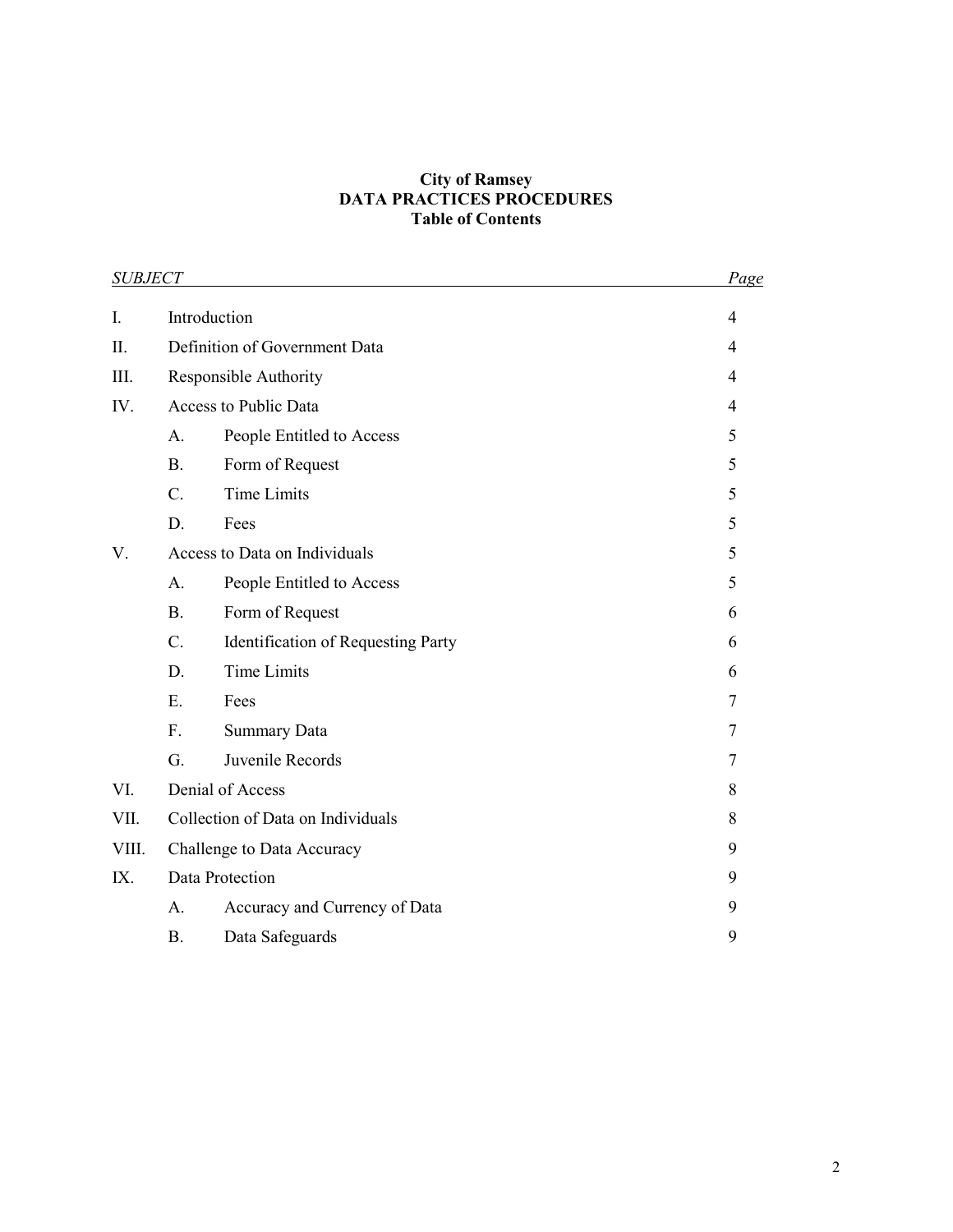| <b>EXHIBITS</b> |  |
|-----------------|--|
|                 |  |

| 1. | List of Designees                              | 11 |
|----|------------------------------------------------|----|
| 2. | Private & Confidential Data Maintained by City | 12 |
| 3. | Data Request/Cost Calculation Form             | 18 |
| 4. | Photocopying Charges                           | 19 |
| 5. | <b>Consent to Release Private Data</b>         | 20 |
| 6. | <b>Information Disclosure Request</b>          | 21 |
| 7. | Access and Non-Disclosure Agreement            | 22 |
| 8. | Notice to Minors                               | 24 |
| 9. | Data Practices Advisory (Tennessen Warning)    | 25 |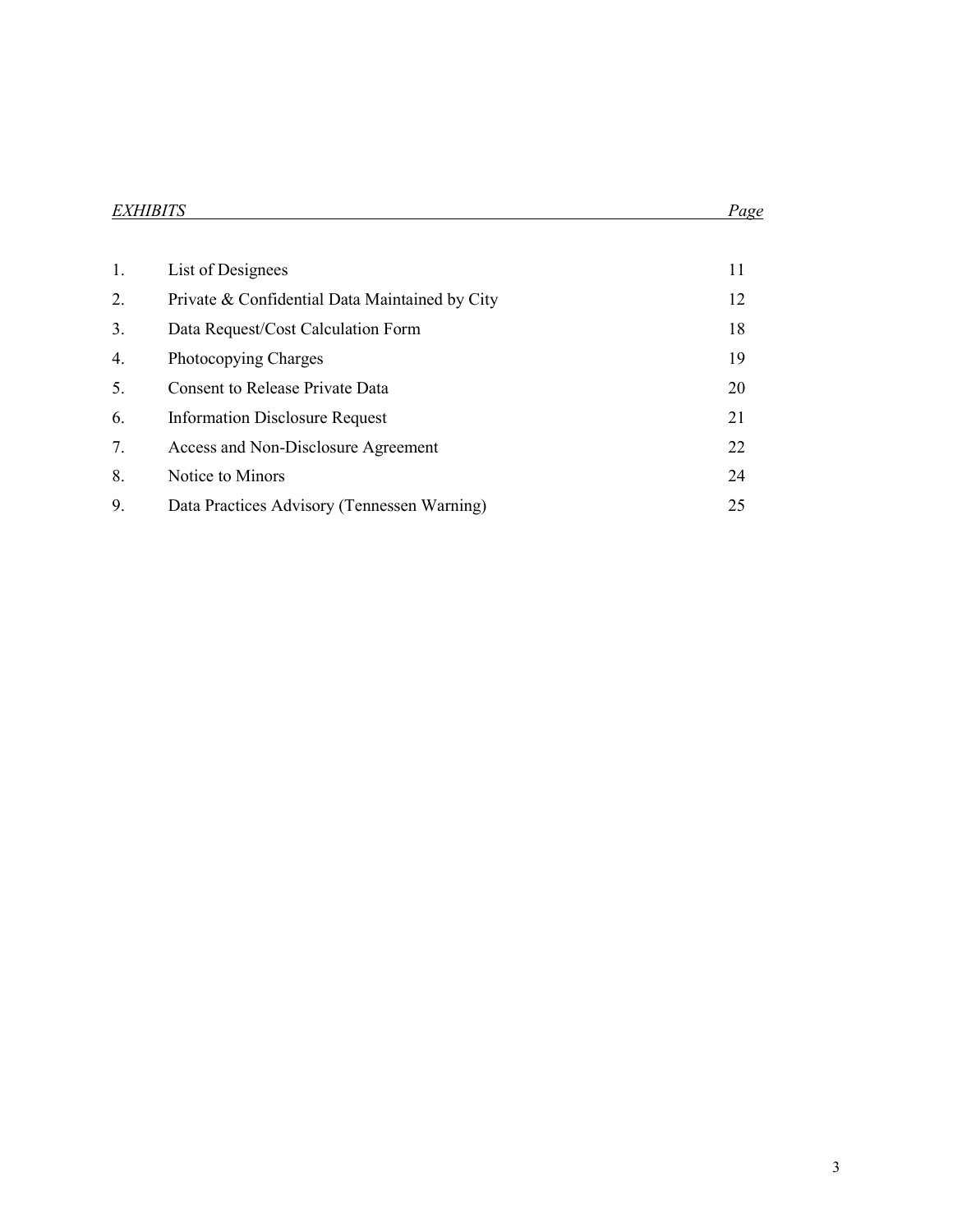# **CITY OF RAMSEY**

#### **DATA PRACTICES PROCEDURES**

#### **I. Introduction.**

These procedures are adopted to comply with the requirements of the [Minnesota Government Practices](https://www.house.leg.state.mn.us/hrd/pubs/dataprac.pdf)  [Act](https://www.house.leg.state.mn.us/hrd/pubs/dataprac.pdf) (the Act) found in the Minnesota Statutes, Sections [13.01-13.99 Ch. 13 MN Statutes](https://www.revisor.mn.gov/statutes/cite/13)

#### **II. Definition of Government Data**

Government data is all data kept in any recorded form by the City of Ramsey. As long as data is recorded in some way by a government entity, it is government data, no matter what physical form it is in, or how it is stored or used. Government data may be stored on paper forms, records or files; in electronic form; on audio or video tape; on charts; maps; etc.

Government data is regulated at the level of individual items or elements of data, so any given document, record, or file contains many data elements.

#### **III. Responsible Authority.**

The City Council has appointed the City Clerk as the Responsible Authority and the Deputy City Administrator as the Compliance Official for the Act for the City of Ramsey. The Responsible Authority has designated certain other City employees to assist in complying with the Act. These designees are listed on attached Exhibit 1.

#### **IV. Access to Public Data.**

All information maintained by the City is public unless there is a specific statutory designation, which gives it a private, confidential or non-public designation. The City collects data on individuals and data not on individuals. This data also has varying degrees of accessibility.

#### **Categories of Classification**

| Data on Individuals | Data Not on Individuals | <b>Degree of Accessibility</b>                                                                        |
|---------------------|-------------------------|-------------------------------------------------------------------------------------------------------|
| Public              | Public                  | Accessible to anyone                                                                                  |
| Private             | Non-Public              | Accessible to data subjects and<br>to government officials whose<br>duties reasonably require access. |
| Confidential        | Protected Non-Public    | Accessible only to government<br>officials whose duties reasonably<br>require access.                 |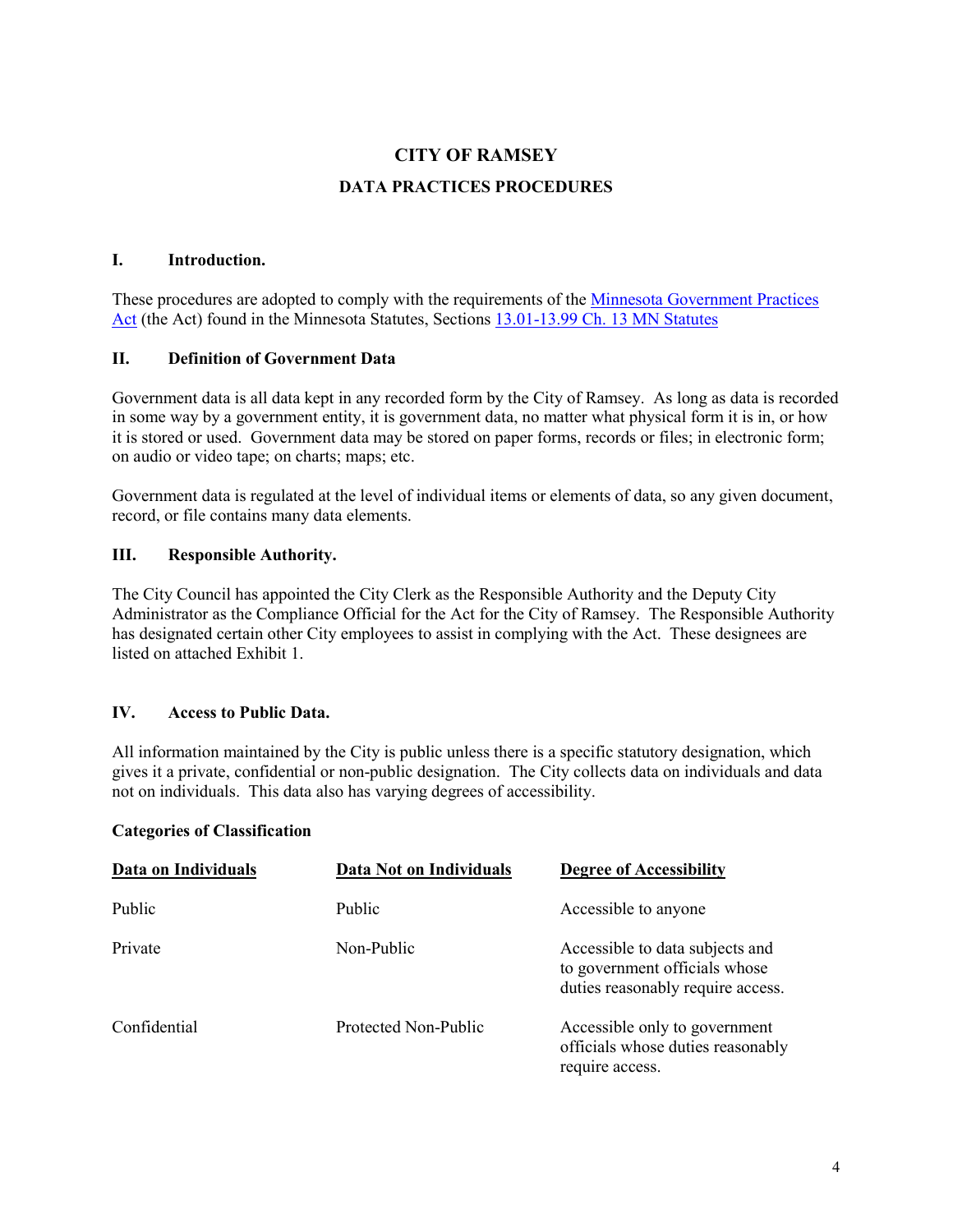The City's General Records Retention Schedule list data maintained by the City and its classification. The retention schedule is available on the Minnesota Clerks and Finance Officers Association (MCFOA) website at [www.mcfoa.org](http://www.mcfoa.org/) or by request at the Ramsey Municipal Center.

- **A. People Entitled to Access of Public Data.** Any person has the right to inspect and copy public data. The person requesting public data also has the right to have an explanation of the meaning of the data. The person requesting information does not have to give his/her name or give a reason for the request.
- **B. Form of Request.** The request for public data may be verbal or written. For requests that are more complicated in nature, it is recommended that the request be in writing, but it is not required to obtain public data.

#### **C. Time Limits.**

Requests. Requests for accessible public data will be received and processed only during normal business hours.

Response. If copies cannot be made at the time of the request, copies are required to be supplied to the individual requesting them as soon as is reasonably possible.

**D. Fees.** Fees may be charged only if the requesting person asks for a copy or electronic transmittal of the data. Fees will be charged according to the City's standard photocopying policy, attached as Exhibit 4, unless significant time is required. In that case, the fee will include the actual cost of searching for, retrieving, and copying or electronically transmitting the data, see Exhibit 3. The fee may not include time necessary to separate public information from non-public information.

The Responsible Authority may also charge an additional fee if the copies have commercial value and are a substantial and discrete portion of a formula, compilation, program, process, or system developed with significant expenditure of public funds. This additional fee must be related to the actual development costs of the information.

#### **V. Access to Data on Individuals.**

Information about individual people is classified by law as public, private or confidential. A list of the private and confidential information maintained by the City is contained in Exhibit 2.

#### **A. People Entitled to Access.**

۰ *Public* information about an individual may be shown or given to anyone requesting the information.

- ۰ *Private* information about an individual may be shown or given to:
	- 1. The individual who is the data subject, but only once every six (6) months, unless a dispute has arisen or additional data has been collected.
	- 2. A person who has been given access by the express written consent of the data subject. This written consent must be on a form attached as Exhibit 5 or a form that is reasonably similar.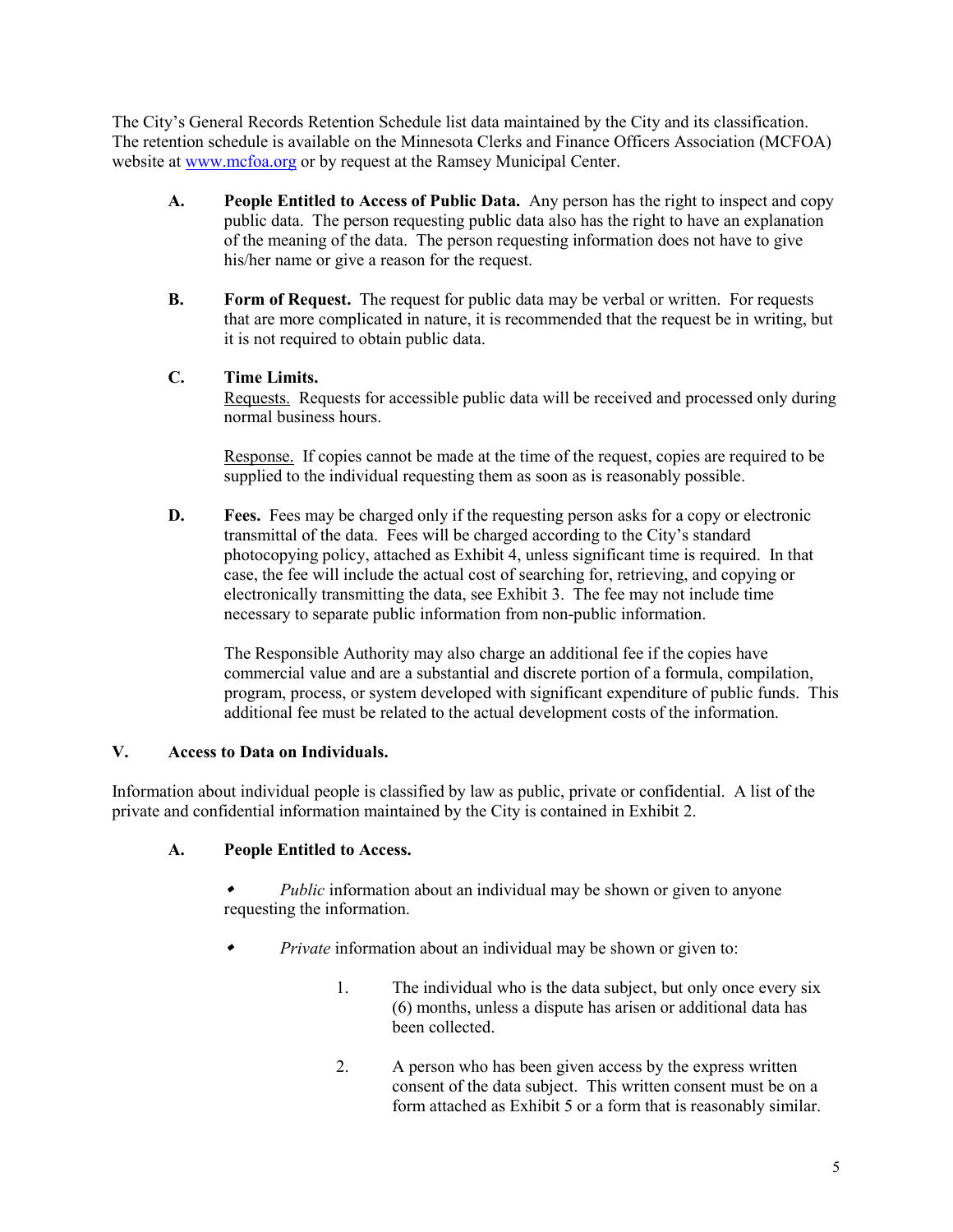- 3. People who are authorized access by federal, state or local law or by court order.
- 4. People about whom the individual was advised at the time the data was collected. The identity of these people must be a part of the Tennessen Warning, attached as Exhibit 9.
- 5. City Staff and outside agents such as attorneys whose work assignments or responsibilities reasonably require access. City Council's access to private personnel data is limited to instances when an employee is facing a complaint or disciplinary action is being considered.
- ۰ *Confidential* information **may not** be given to the subject of the data, but may be shown or given to:
	- 1. Anyone who is authorized by federal, state or local law or by court order.
	- 2. City Staff, City Council and outside agents such as attorneys whose work assignments or responsibilities reasonably require access.
- **B. Form of Request.** Anyone may request verbally or in writing information that the City has as stored data about any individual, whether that data is classified as public, private or confidential.

**All requests to see or copy private or confidential information must be in writing.** An *Information Disclosure Request*, attached as Exhibit 6, must be completed to document indicating who is requesting the private or confidential information and who is receiving this information. The Responsible Authority or his/her designee must complete the relevant portions of the form. The Responsible Authority or his/her designee may waive the use of this form if there is other documentation showing the requesting individual's identity, the specific stored data requested and the City's response. A response to a request for data relating to litigation will be made after consultation with the City Attorney.

**C. Identification of Requesting Party.** The Responsible Authority or designee must verify the identity of the requesting party as a person entitled to access. This can be through personal knowledge, presentation of written identification, comparison of the data subject's signature on a consent form with the person's signature in City records, or other reasonable means.

#### **D. Time Limits.**

- **Requests.** Requests will be received and processed only during normal business hours.
- **Response.** The response must be immediate, if possible, or within ten (10) working days if the request comes from the data subject and an immediate response is not possible. The City will provide all other data requests as soon as possible or as soon as reasonably responsible based on the scope of the request.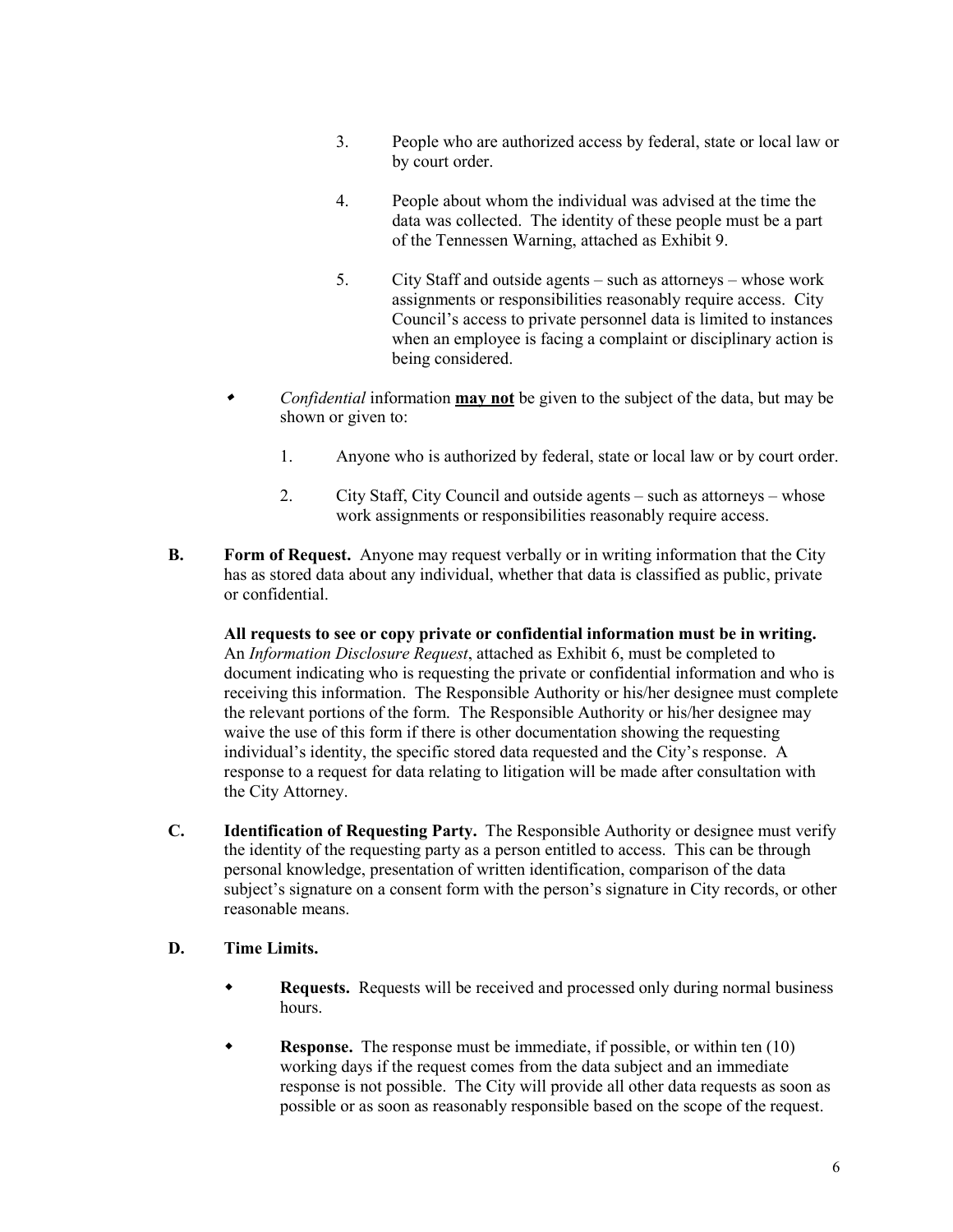- **E. Fees.** Fees may be charged in the same manner as for public information.
- **F. Summary Data.** Summary data is information gathered from statistical records and reports compiled from data on individuals but which does not identify an individual by name or any other characteristic that could uniquely identify an individual. Summary data that contains information from private or confidential data is considered public.

The Responsible Authority or Designee will prepare summary data upon request, if the request is in writing and the requesting party pays for the cost of preparation. The Responsible Authority or Designee must notify the requesting party about the estimated costs and collect those costs before preparing or supplying the Summary Data. This should be done within ten (10) days after receiving the request. If the Summary Data cannot be prepared within ten (10) days, the Responsible Party must notify the requester of the anticipated time schedule and the reasons for the delay.

Summary Data may be prepared by "blacking out" person identifiers, cutting our portions of the records that contain personal identifiers, programming computers to delete person identifiers, or other reasonable means.

The Responsible Authority may authorize an outside agency or person to prepare the Summary Data if (i) the specific purpose is given in writing; (ii) the agency or person agrees not to disclose the private or confidential data; and (iii) the Responsible Authority determines that access by this outside agency or person will not compromise the privacy of the private or confidential data. The Responsible Authority may use the form attached as Exhibit 6.

- **G. Juvenile Records.** The following applies to *private* (not confidential) data about people under the age of 18 years.
	- **Parental Access.** In addition to the people listed above who may have access to private data, a parent may have access to private information about a juvenile data subject. "Parent" means the parent or guardian of a juvenile data subject, or individual acting as a parent or guardian in the absence of a parent or guardian. The parent is presumed to have this right unless the Responsible Authority or Designee has been given evidence that there is a state law, court order or other legally binding document that prohibits this right.
	- **Notice to Juvenile.** Before requesting private data from juveniles, city personnel must notify the juveniles that they may request that the information not be given to their parent(s). This notice should be in the form attached as Exhibit 8.
	- **Denial of Parental Access.** The Responsible Authority or Designee may deny parental access to private data when the juvenile requests this denial and the Responsible Authority or Designee determines that withholding the data would be in the best interest of the juvenile. The request from the juvenile must be in writing stating the reasons for the request. In determining the best interest of the juvenile, the responsible authority or designee will consider:
		- Whether the juvenile is of sufficient age and maturity to explain the reasons and understands the consequences;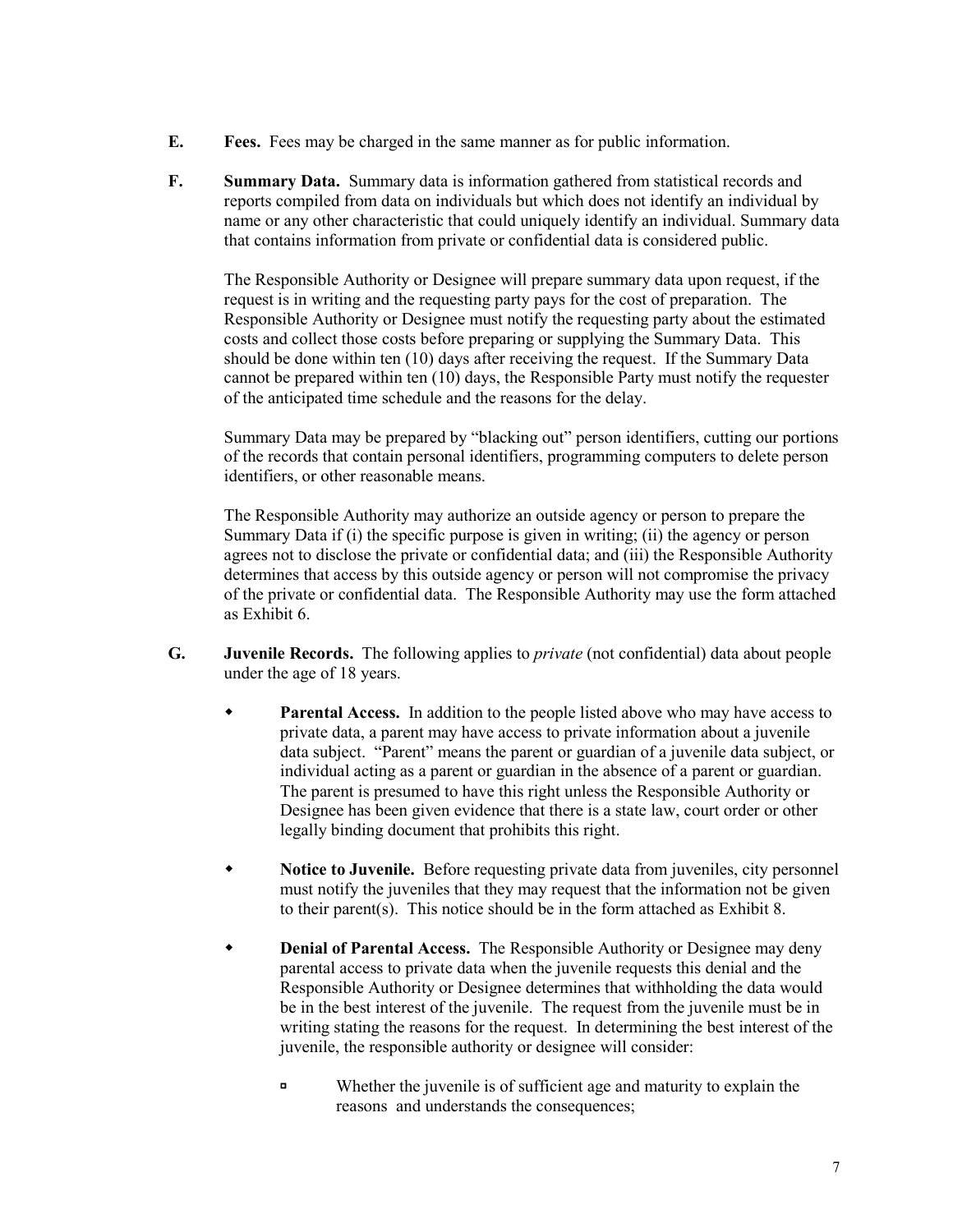- Whether denying access may protect the juvenile from physical or emotional harm;
- **EXECUTE:** Whether there are reasonable grounds to support the juvenile's reasons; and
- Whether the data concerns medical, dental or other health services as provided under Minnesota Statutes Sections 144.341 to 144.347. If so, the data may be released only if failure to inform the parent would seriously jeopardize the health of the minor.

The Responsible Authority or Designee may also deny parental access without a request from the juvenile under Minnesota Statutes Section 144.335.

#### **VI. Denial of Access.**

If the *responsible authority or designee* determines that the requested data is not accessible to the requesting party, the *responsible authority or designee* must inform the requesting party orally at the time of the request or in writing as soon after that time as possible. The responsible authority or designee must give the specific legal authority, including statutory section, for withholding the data. The *responsible authority or designee* must place an oral denial in writing upon request. This must also include the specific legal authority for the denial.

The City is not required to provide data which it does not maintain.

#### **VII. Collection of Data on Individuals.**

The collection and storage of information about individuals will be limited to that necessary for the administration and management of programs specifically authorized by the state legislature, city council, or federal government.

When an individual is asked to supply private or confidential information about the individual, the City employee requesting the information must give the individual a *Tennessen Warning*. This warning must include the following information:

- The purpose and intended use of the requested data;
- Whether the individual may refuse or is legally required to supply the requested data;
- Any known consequences from supplying or refusing to supply the information; and
- The identity of other persons or entities authorized by state or federal law to receive the data.

A *Tennessen Warning* is not required when an individual is requested to supply investigative data to a law enforcement officer.

**VIII.** A *Tennessen Warning* may be on a separate form or it may be incorporated into the form, which requests the private or confidential data. See attached Exhibit 9.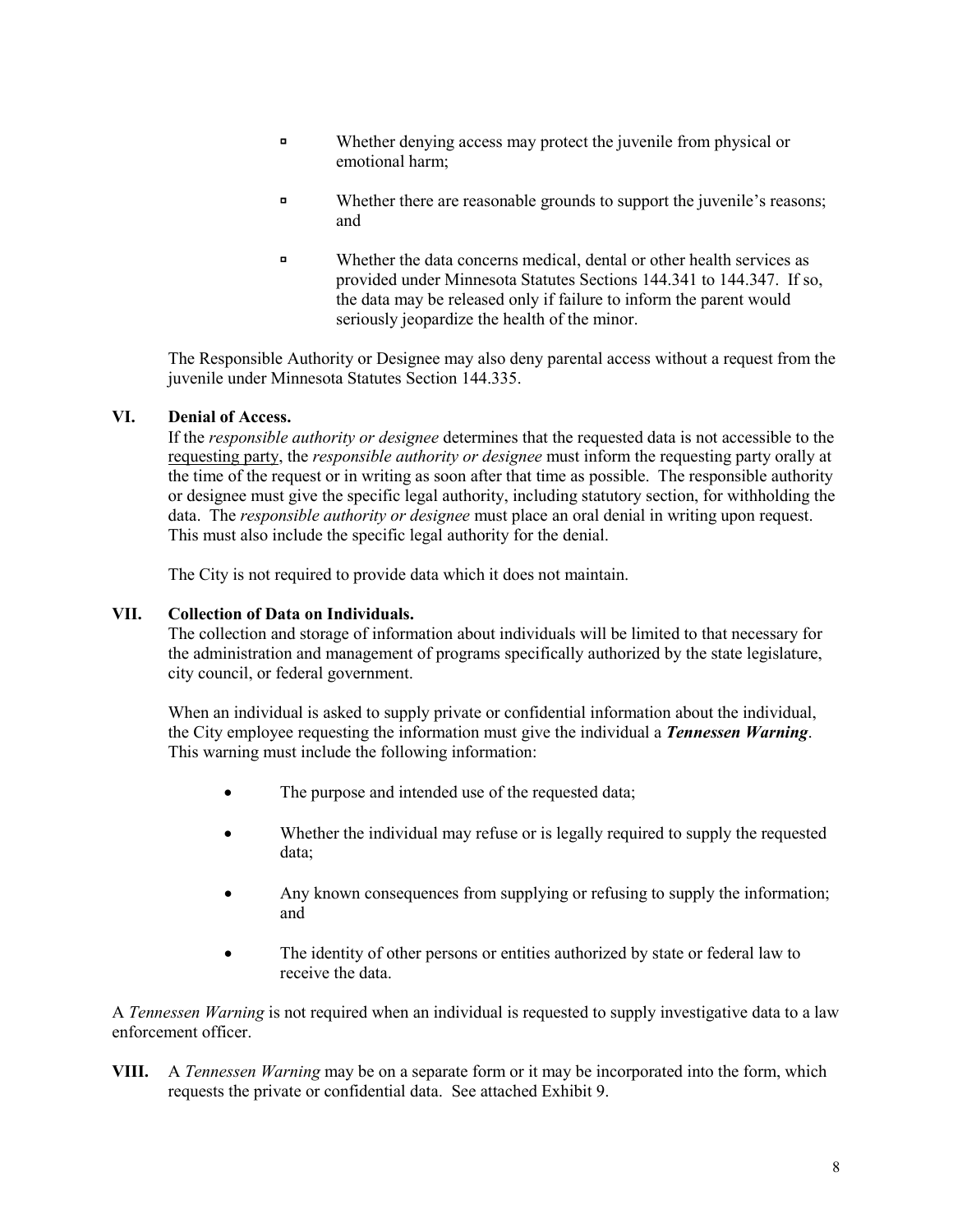#### **Challenge to Data Accuracy.**

An individual who is the subject of public or private data may contest the accuracy or completeness of that data maintained by the City. The individual must notify the City's responsible authority or designee in writing describing the nature of the disagreement. Within 30 days, the Responsible Authority or Designee must respond and either (a.) correct the data found to be inaccurate or incomplete and attempt to notify past recipients of inaccurate or incomplete data, including recipients names by the individual, or (b) notify the individual that the authority believes the data is in fact correct.

An individual who is dissatisfied with the Responsible Authority's response or action may appeal to the Commissioner of the Minnesota Department of Administration, using the contested case procedures under Minnesota Statutes Chapter 14. The Responsible Authority will correct any data if so ordered by the Commissioner.

#### **IX. Data Protection.**

#### **A. Accuracy and Currency of Data.**

All employees will be requested, and given appropriate forms, to provide updated personal information to the appropriate supervisor, City Clerk, or Finance Director, which is necessary for tax, insurance, emergency notification, and other personnel purposes. Other people who provide private or confidential information will also be encouraged to provide updated information when appropriate.

Department Heads should periodically review forms used to collect data on individuals to delete items that are not necessary and to clarify items that may be ambiguous.

All records must be disposed of according to the City's retention schedule. See Deputy City Clerk or City Clerk.

#### **B. Data Safeguards.**

Private and Confidential information will be stored in files or databases which are not readily accessible to individuals who do not have authorized access and which will be secured during hours when the offices are closed.

Private and confidential data must be kept only in City offices, except when necessary for City business.

Only those employees whose job responsibilities require them to have access will be allowed access to files and records that contain private or confidential information. These employees will be instructed to:

- not discuss, disclose, or otherwise release private or confidential data to City employees whose job responsibilities do not require access to the data;
- not leave private or confidential data where non-authorized individuals might see it;
- shred private or confidential data before discarding.

When a contract with an outside party requires access to private or confidential information, the contracting party will be required to use and disseminate the information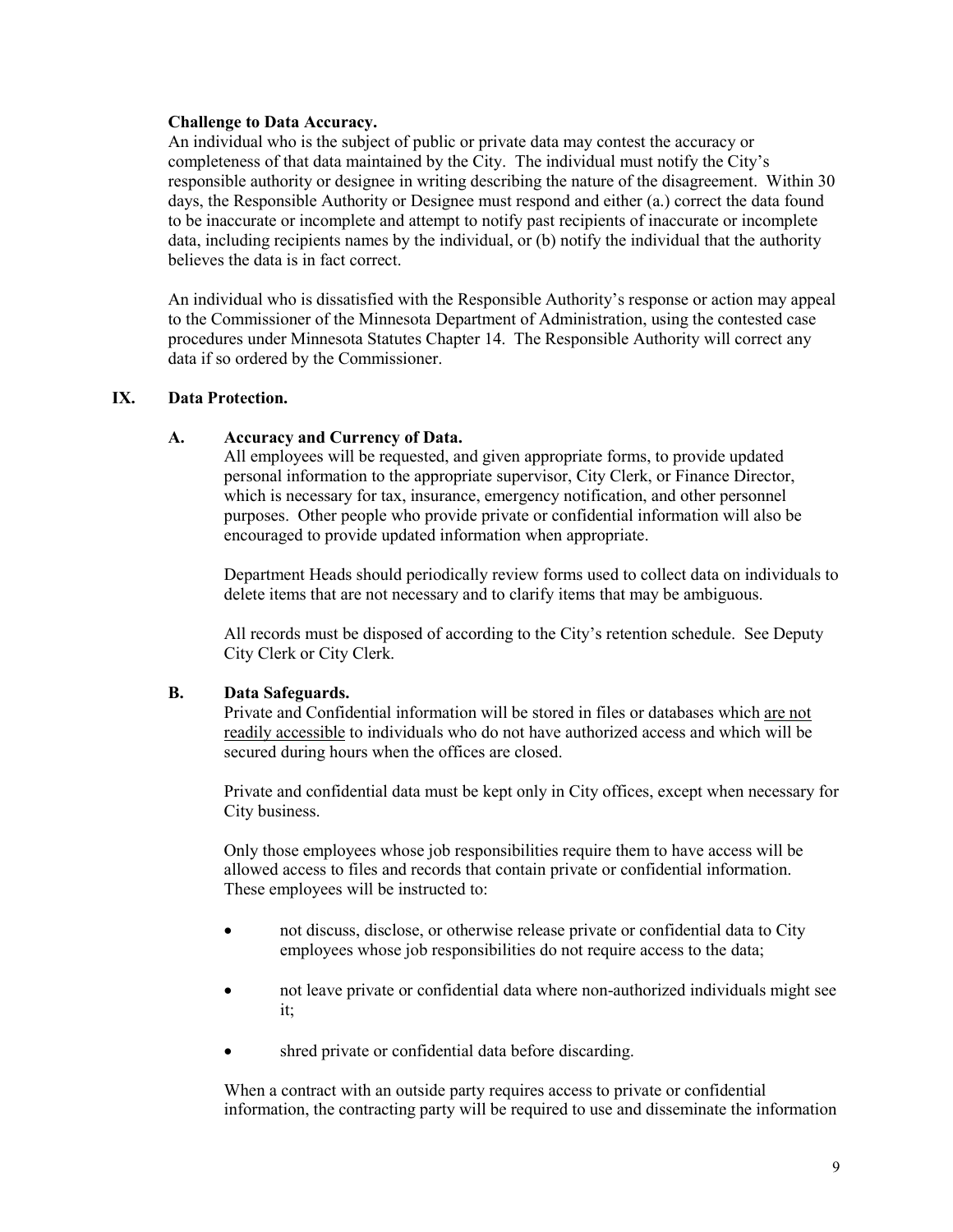consistent with the Act. The City may include in a written contract the language contained in Exhibit 7.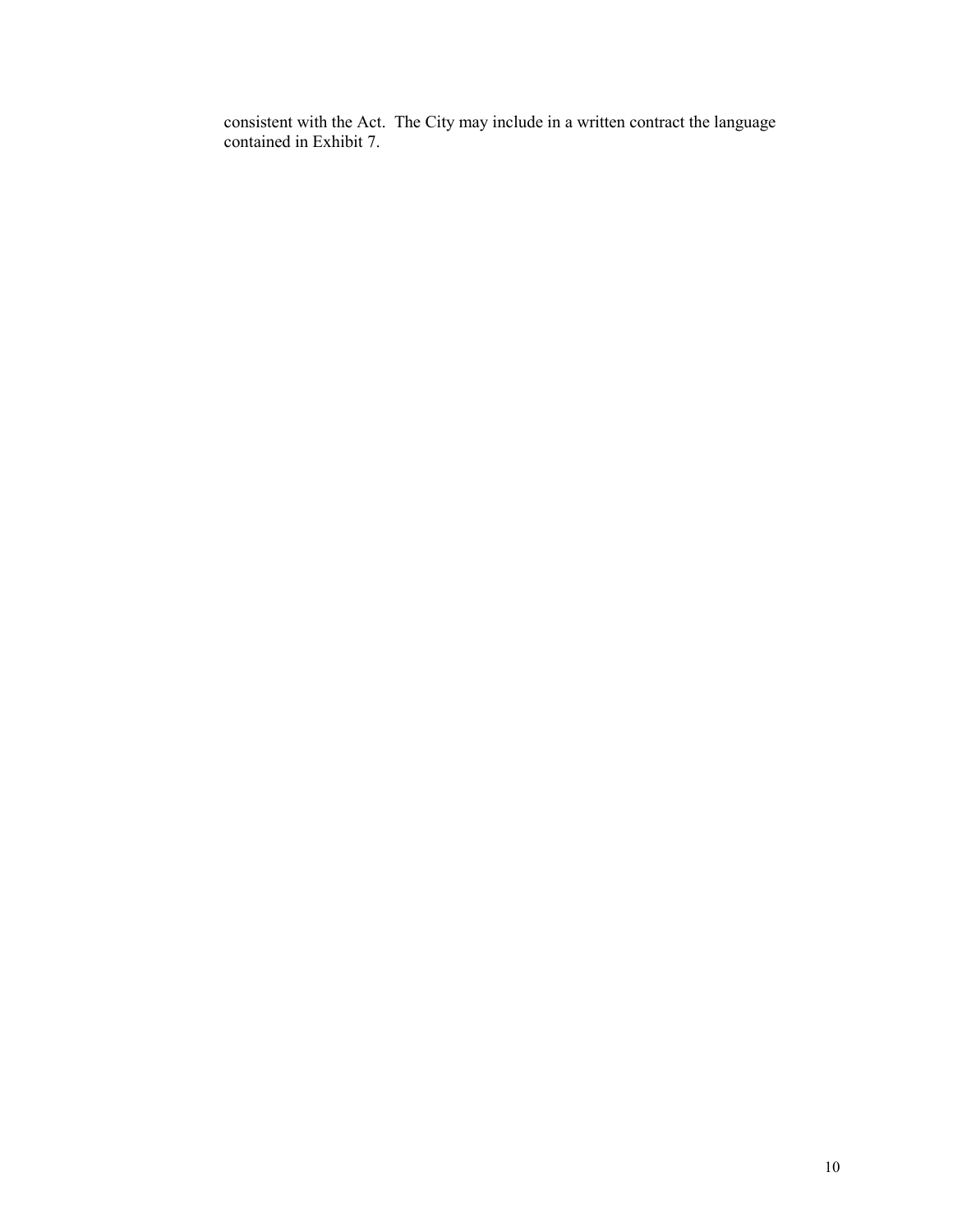## **Exhibit 1 LIST OF DESIGNEES**

The Minnesota Data Practices Act establishes a system for compilation and distribution of data gathered by government agencies. All data collected and maintained by the City of Ramsey ("City") is presumed public and accessible to the public for both inspection and copying, unless classified as **Private, Confidential, Non-public, or Protected Non-public** in accordance with federal law, state statute or a temporary classification (Minn. Stat. 13.01).

The City of Ramsey has appointed the following positions to administer this policy:

| Responsible Authority | City Clerk                |
|-----------------------|---------------------------|
|                       | Ramsey City Hall          |
|                       | 7550 Sunwood Drive NW     |
|                       | Ramsey, MN 55303          |
|                       | $(763) - 427 - 1410$      |
| Compliance Official   | Deputy City Administrator |
|                       | Ramsey City Hall          |
|                       | 7550 Sunwood Drive NW     |
|                       | Ramsey, MN 55303          |
|                       | $(763) - 427 - 1410$      |
|                       |                           |

Positions appointed as Designee assisting in policy administration are as follows:

Police Records Chief of Police

Ramsey Police Department 7550 Sunwood Drive NW Ramsey, MN 55303 (763)-427-1410

| City Clerk<br>Ramsey City Hall<br>7550 Sunwood Drive NW |
|---------------------------------------------------------|
| Ramsey, MN 55303<br>$(763) - 427 - 1410$                |
|                                                         |

Other positions responsible for maintenance of City records are as apparent or assigned.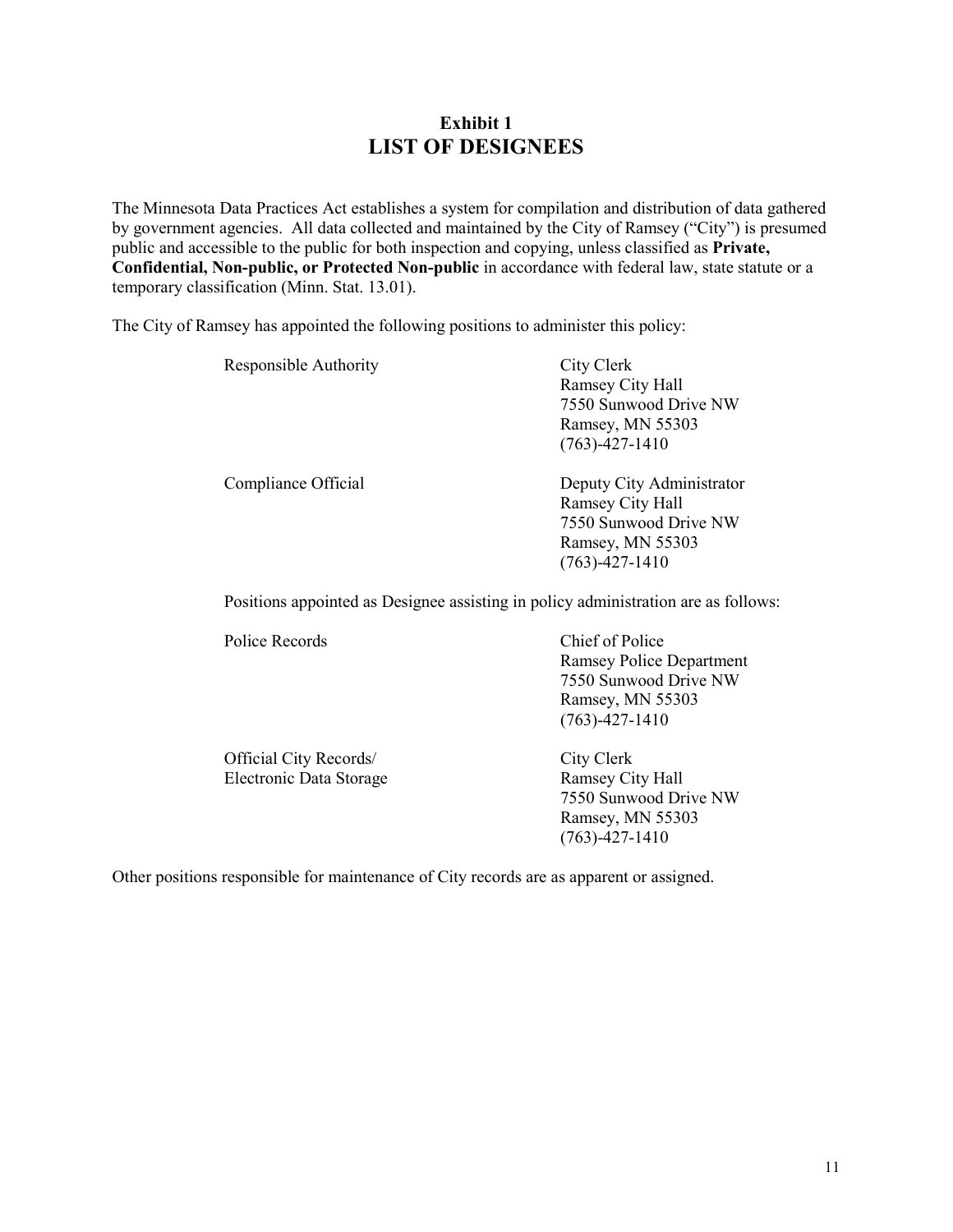## **Exhibit 2 PRIVATE AND CONFIDENTIAL DATA MAINTAINED BY THE CITY OF RAMSEY**

**1. PERSONAL DATA (PRIVATE)** Generally, all data about people who are or were an employee, applicant for employment, volunteer, independent contractor, or member of or applicant for a board or commission is private, with the exceptions noted below.

## *Public Data – Applicants*

The following data on current and former applicants is public:

- Veteran Status
- Relevant test scores
- Rank on eligible list
- Job history
- Education and training
- Work availability
- Name, after being certified as eligible for appointment to a vacancy or when considered a finalist for a position of public employment (which occurs when the person has been selected to be interviewed by the appointing authority)
- Names and addresses of applicant for and members of an advisory board or commission

## *Public Data: Employees*

The following data on current and former employees, volunteers, independent contractors, and members of advisory boards and commissions are public:

- Name
- Actual gross salary
- Salary range
- Contract fees
- Actual gross pension
- Value and nature of employer paid fringe benefits
- Basis for and amount of added remuneration, including expense reimbursement
- Job title
- Job description
- Education and training background
- Previous work experience
- Date of first and last employment
- The existence and status (but not nature) of any complaints or charges against the employee, whether or not resulting in discipline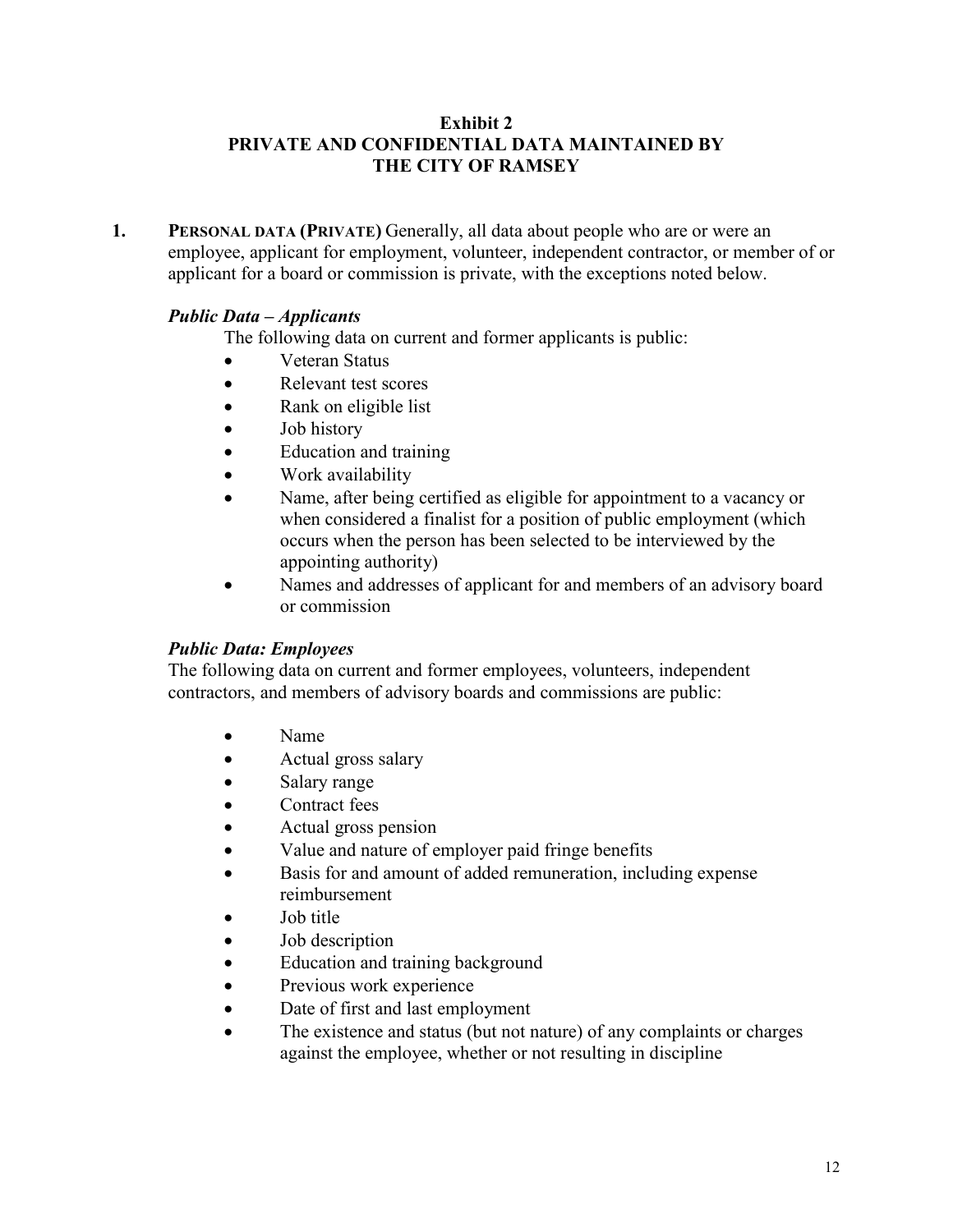- Final disposition of any disciplinary action, with specific reason for the action and data documenting the basis of the action, excluding data that would identify confidential sources who are employees
- Terms of any agreement settling any dispute arising from the employment relationship, including a "buyout" agreement
- Work location
- Work telephone number
- Badge number
- Honors and awards received
- Payroll time sheets or other comparable data that are only used to account for employee's work time for payroll purposes, except to the extent that release of time sheet data would reveal the employee's reasons for the use of sick or other medical leave or other non-public data
- City and county of residence

## *Undercover Law Enforcement Officer*

All personnel data about a law enforcement officer is private until no longer assigned to those duties. Then the officer is subject to the same rules applicable to other employees unless the law enforcement agency determines that revealing the data would threaten the officer's safety or jeopardize an active investigation.

## *Access by Labor Organizations*

Personnel data may be given to labor organizations or the Bureau of Mediation Services to the extent this is necessary to conduct elections, notify employees of fair share fee assessments, or to implement state labor laws.

## *Employee Assistance Programs*

All data associated with employee assistance programs is private.

## *Harassment*

When there is a harassment complaint against an employee, the employee may not have access to data that would identify the complainant or other witnesses if this would threaten the personal safety of the complainant or witness, or subject them to harassment. However, this information will be provided to the employee in order for him/her to prepare for a disciplinary proceeding that has been initiated.

## *Peer Counseling Debriefing*

Data acquired by a peer group member in a public safety peer counseling debriefing is private data on the person being debriefed.

## *Protection of Employee or Others*

If it is reasonably necessary to protect an employee from harm to self or to protect another person who may be harmed by the employee, information that is relevant to the safety concerns may be released to (1) the person who may be harmed or to the person's attorney when relevant to obtaining a restraining order; (2) a prepetition screening team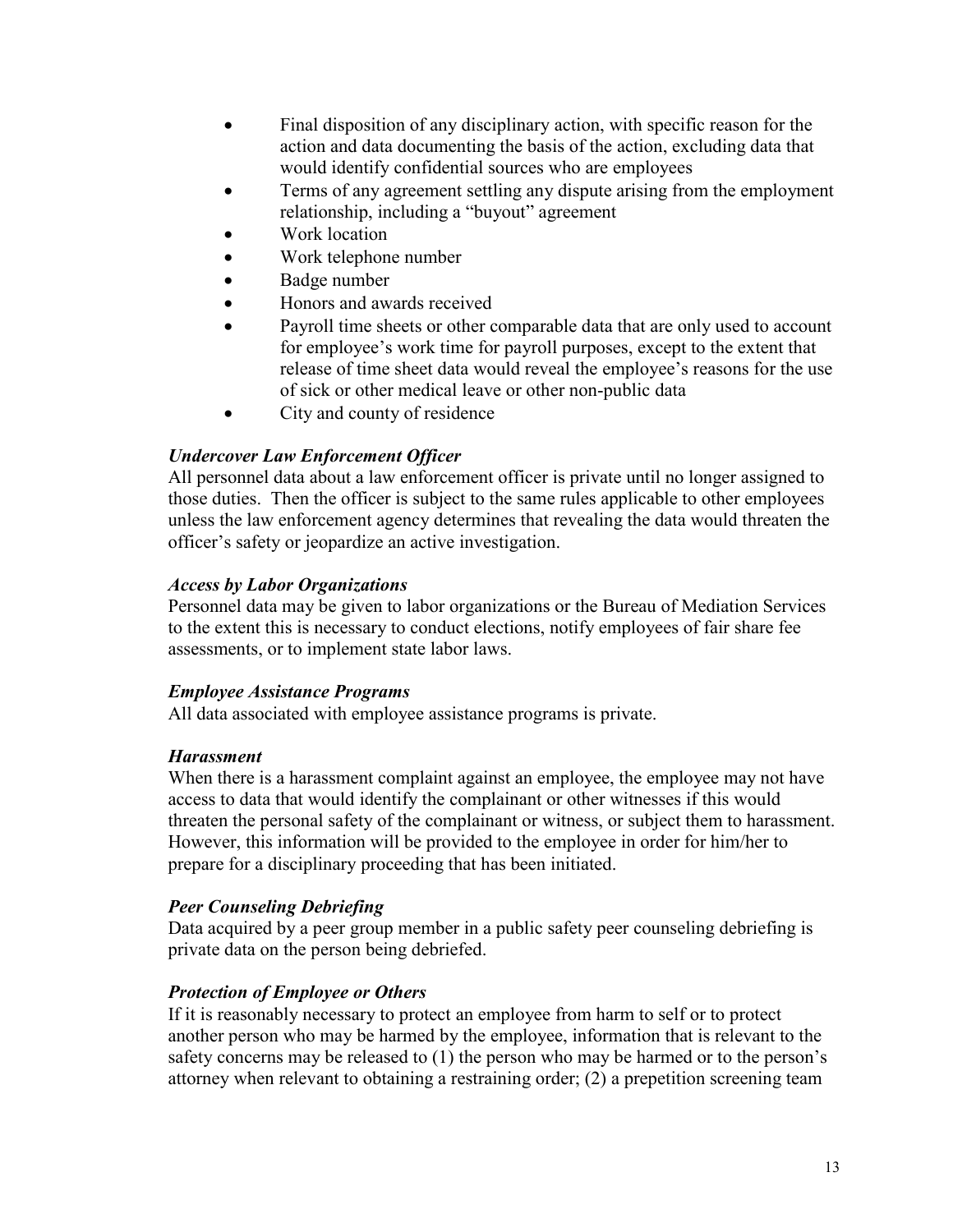in the commitment process; or (3) a court, law enforcement agency or prosecuting authority.

- **2. PROPERTY COMPLAINT DATA (CONFIDENTIAL).** Minn. Stat. 13.44 The identities of individuals who register complaints concerning violations of state laws or local ordinances concerning the use of real property.
- **3. PLANNING QUESTIONNAIRES (PRIVATE).** Minn. Stat. 13.59 Names, addresses, and legal descriptions of property, that are collected in questionnaires or surveys of individuals and businesses for the purposes of planning, development, or redevelopment.
- **4. SECURITY INFORMATION (PRIVATE).** Minn. Stat. 13.37 Data which if disclosed would be likely to substantially jeopardize the security of information, possessions, individuals or property against theft, tampering, improper use, attempted escape, illegal disclosure, trespass, or physical injury. This includes crime prevention block maps and lists of volunteers who participate in community crime prevention programs and their home addresses and telephone numbers, but these may be disseminated to other volunteers participating in crime prevention programs.
- **5. ABSENTEE BALLOTS (PRIVATE).** Minn. Stat. 13.37 Sealed absentee ballots before opening by an election judge.
- **6. SEALED BIDS (PRIVATE).** Minn. Stat. 13.37 Sealed bids, including the number of bids received, prior to opening.
- **7. LABOR RELATIONS INFORMATION (PRIVATE).** Minn. Stat. 13.37 Management position on economic and non-economic items that have not been presented during the collective bargaining process or interest arbitration, including information collected or created to prepare the management position.
- 8. **FIREARMS DATA (PRIVATE).** Minn. Stat. 13.36 Data about the purchase or transfer of firearms and applications for permits to carry firearms.
- **9. <b>EXAMINATION DATA.** Minn. Stat. 13.34 Completed versions of personnel and licensing examinations are private, unless the Responsible Authority determines that they should be confidential because access would compromise the objectivity, fairness, or integrity of the examination process.
- **10. ELECTED OFFICIALS CORRESPONDENCE (PRIVATE).** Minn. Stat. 13.33 Correspondence between individuals and elected officials, but either may make it public.
- 11. **BENEFIT DATA (PRIVATE).** Minn. Stat. 13.31 All data about individuals participating in the City's housing rehabilitation program.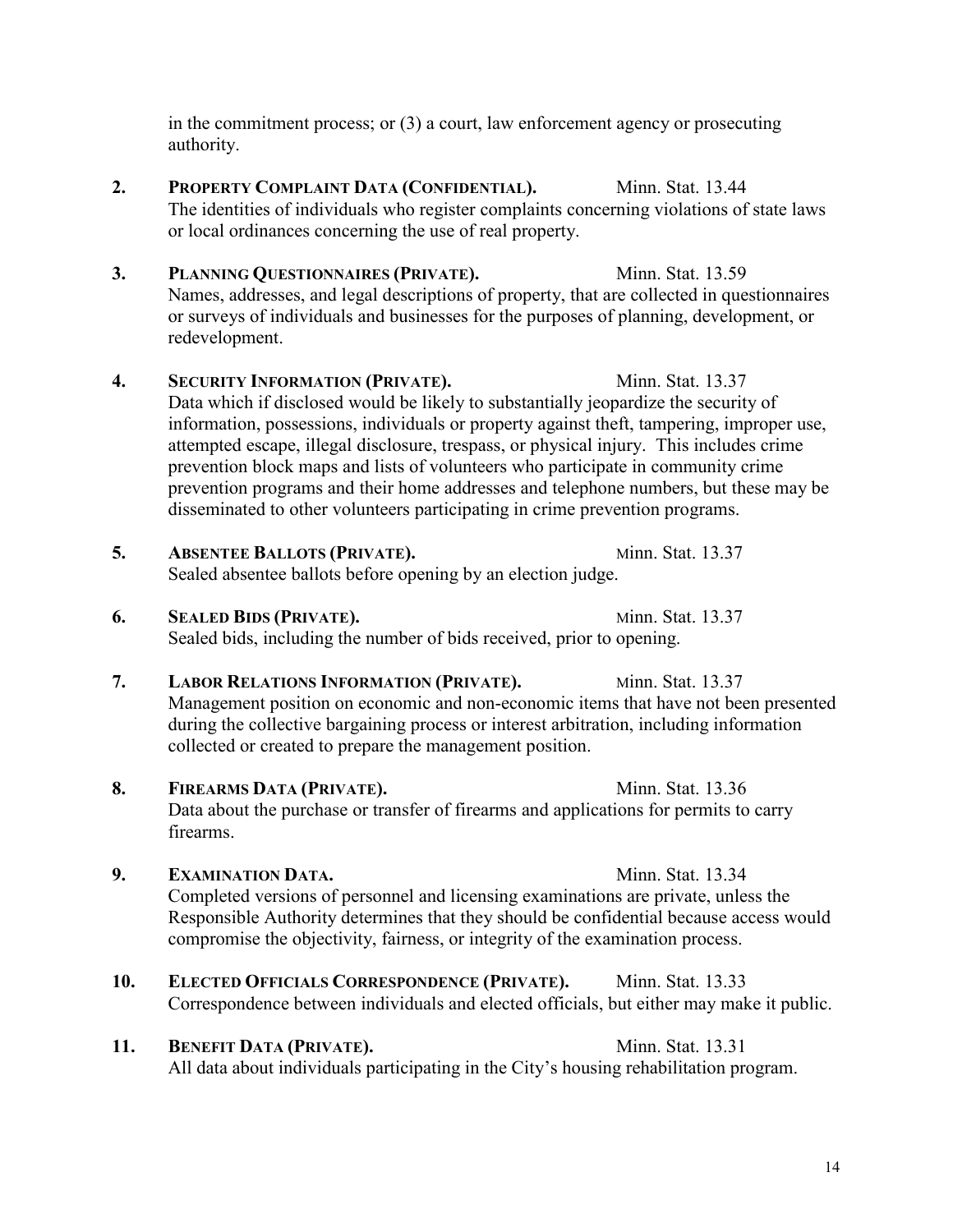- **12. CIVIL INVESTIGATIVE DATA (CONFIDENTIAL).** Minn. Stat. 13.39 Data collected as part of an active investigation undertaken to commence or defend pending civil litigation, or which are retained in anticipation of pending civil litigation is confidential, except that a complainant's statement is private.
- 13. **APPRAISAL DATA (CONFIDENTIAL).** Minn. Stat. 13.50 Appraisals made for the purpose of selling acquiring land.
- **14. ASSESSOR'S DATA (PRIVATE).** Minn. Stat. 13.51 Data on sales sheets from private multiple listing service organizations.

Income information on individuals used to determine eligibility of property for classification 4c under Minn. Stat. 272.13, Subd. 25 (c).

The following data regarding income properties:

- income and expense figures for current year and past three (3) years
- average vacancy factors for past three (3) years
- net rentable or useable areas
- anticipated income and expenses for the current year
- projected vacancy factor for current year
- lease information

Social Security numbers (Minn. Stat. 13.49).

**15. TRANSPORTATION SERVICE DATA (PRIVATE).** Minn. Stat. 13.521 Personal, medical, financial, familial or locational information, except name, of applicants or users of transportation services for the disabled or elderly.

**16. RECREATION DATA (PRIVATE).** Minn. Stat. 13.57 For people enrolling in recreational or other social programs: name, address, telephone number, any other data that identifies the individual, and any data which describes the health or medical condition of the individual, family relationships, living arrangements, and opinions as to the emotional makeup or behavior of an individual.

**17.** LAW ENFORCEMENT DATA. Minn. Stat. 13.80 and 13.82

Data collected under the domestic abuse act is confidential.

The audio recording of a 911 call is private regarding the individual making the call, but a written transcript is public.

Certain arrest data, request for service data, and response or incident data is public under Minn. Stat. 13.82. Otherwise, investigative data collected to prepare a case against a person for the commission of a crime or civil wrong is confidential while the investigation is active. Photographs which are part of the inactive investigation files are private if they are clearly offensive to commons sensibilities. Booking photographs are public.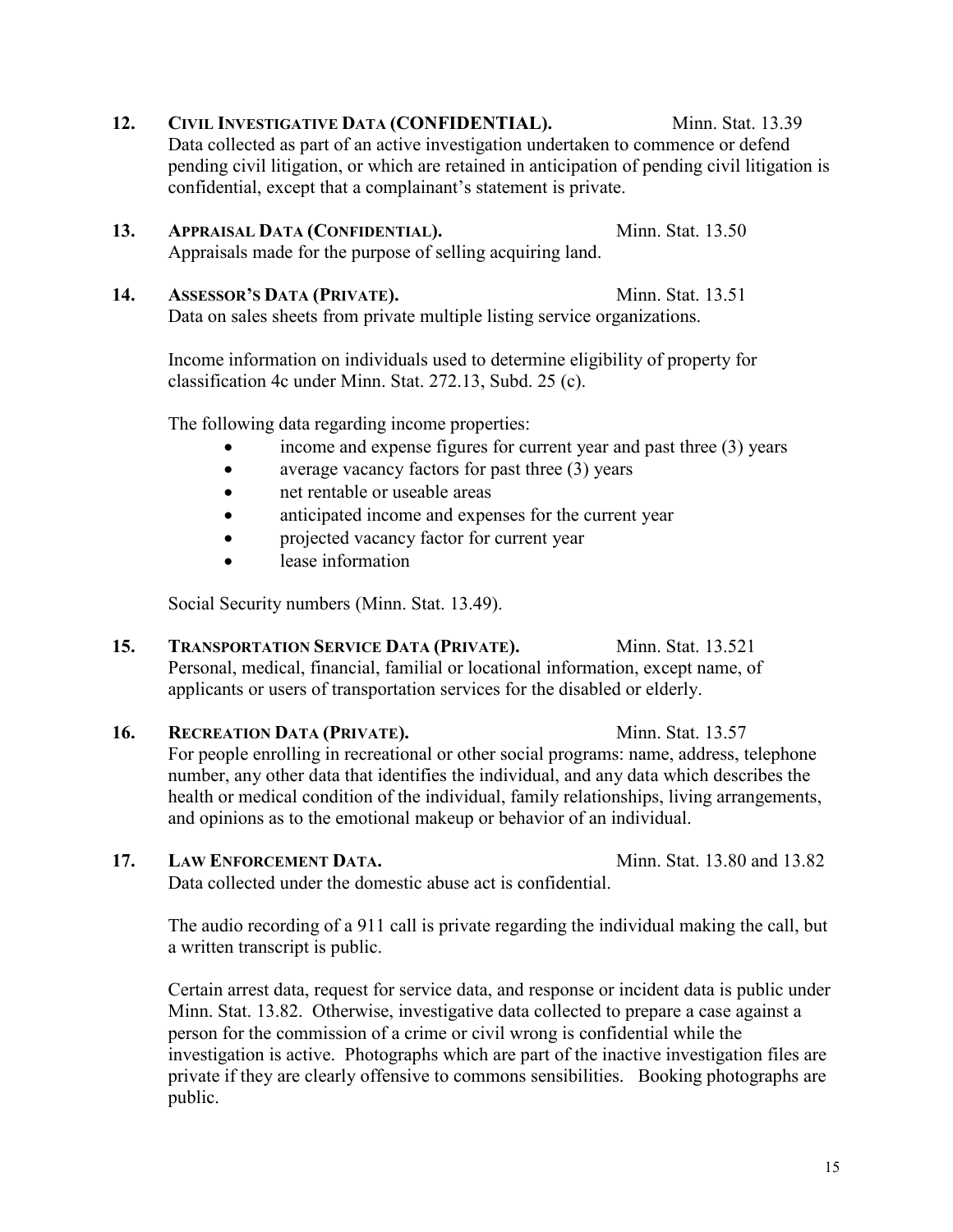The identity of a victim of child abuse or neglect is private. The identity of a reporter of child abuse or neglect is confidential. Inactive investigative data which relates to the alleged abuse or neglect of a child by a person responsible for the child's care is private.

Video tapes of child abuse victims may not be released under any circumstances without a court order.

- **18. FEDERAL CONTRACTS DATA (PRIVATE, NONPUBLIC).** Minn. Stat. 13.35 To the extent the federal agency requires it as a condition for contracting with a city, all government data collected and maintained by the city because the city contracts with the federal agency.
- 19. **SOCIAL SECURITY NUMBERS (PRIVATE).** Minn. Stat.13.355 All or part of a Social Security Number, except to the extent that access is specifically authorized by law.
- 20. TRADE SECRET INFORMATION (NONPUBLIC). Minn. Stat. 13.37 Government data, including a formula, pattern, compilation, program, device, method, technique, or process that was supplied to the city.
- **21. CITY ATTORNEY RECORDS (CONFIDENTIAL).** Minn. Stat. 13.393 The use, collection, storage, and dissemination of data by the city attorney is governed by statutes, rules, and professional standards concerning discovery, production of documents, introduction of evidence, and professional responsibility. Data which is the subject of attorney-client privilege is confidential. Data which is the subject of the "work product" privilege is confidential.
- 22. **INTERNAL AUDITING DATA (CONFIDENTIAL).** Minn. Stat.13.392 Data, notes, and preliminary drafts of reports created, collected, and maintained by the internal audit offices, persons performing audit, or relating to an audit or investigation until the report has been published or the audit/investigation is no longer being pursued actively. Exception section 6.67 or 609.456.

# 23. **HUMAN RIGHTS DATA (CONFIDENTIAL).** Minn. Stat. 13.552

Human rights investigative data are confidential. The name and address of the charging party and respondent, factual basis of the allegations, and the statute under which the action is brought are private data.

## **24. BUSINESS DATA (PRIVATE).** Minn. Stat. 13.591

Data submitted by a business requesting financial assistance, a license, or other benefit are private or nonpublic: financial information about the business, including credit reports; financial statements; net worth calculations; business plans, income and expense projections; balance sheets; customer lists; income tax returns; and design, market, and feasibility studies not paid for with public funds. This data becomes public under certain conditions.

16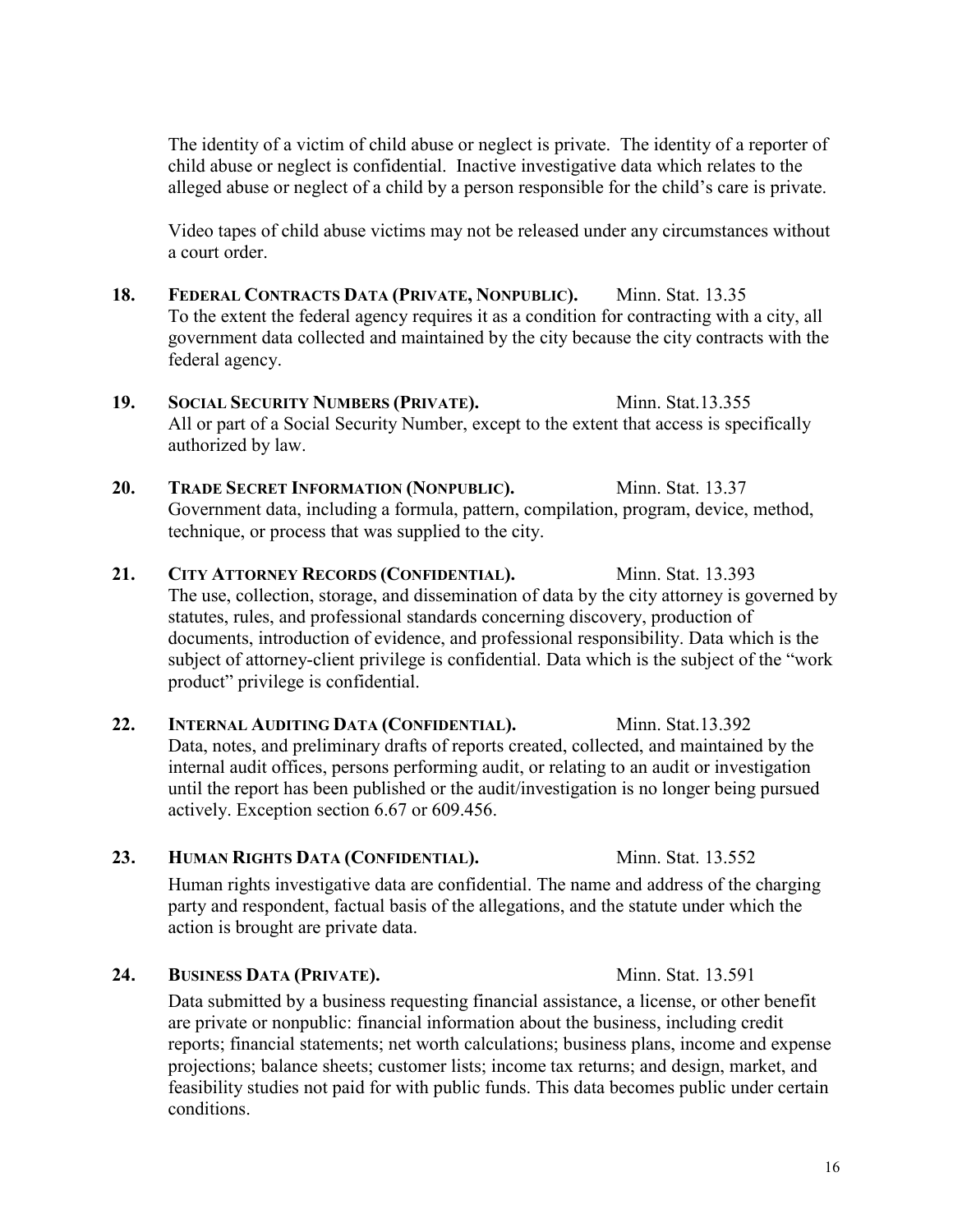## **25. PROPOSALS (PRIVATE).** Minn. Stat. 13.591

Proposals submitted in response to a Request for Proposals are private or nonpublic until the responses are opened. Once opened the name becomes public, but all other data are private or nonpublic until completion of the selection process. After the process is completed, all remaining data are public with the exception of trade secret data. If all requests are rejected, see statute.

## **26. PUBLIC EMPLOYEE RETIREMENT ASSOCIATION DATA (PRIVATE).**

Minn. Stat. 13.63

Data on beneficiaries and survivors of members are private: home address, date of birth, direct deposit account number, tax withholding data.

**27. MUNICIPAL OBLIGATION REGISTER DATA (PRIVATE).** Minn. Stat. 475.55 Information with respect to the ownership of certain municipal obligations.

## **28. DRUG AND ALCOHOL TEST RESULTS (PRIVATE, CONFIDENTIAL).**

Minn. Stat. 181.954 & 49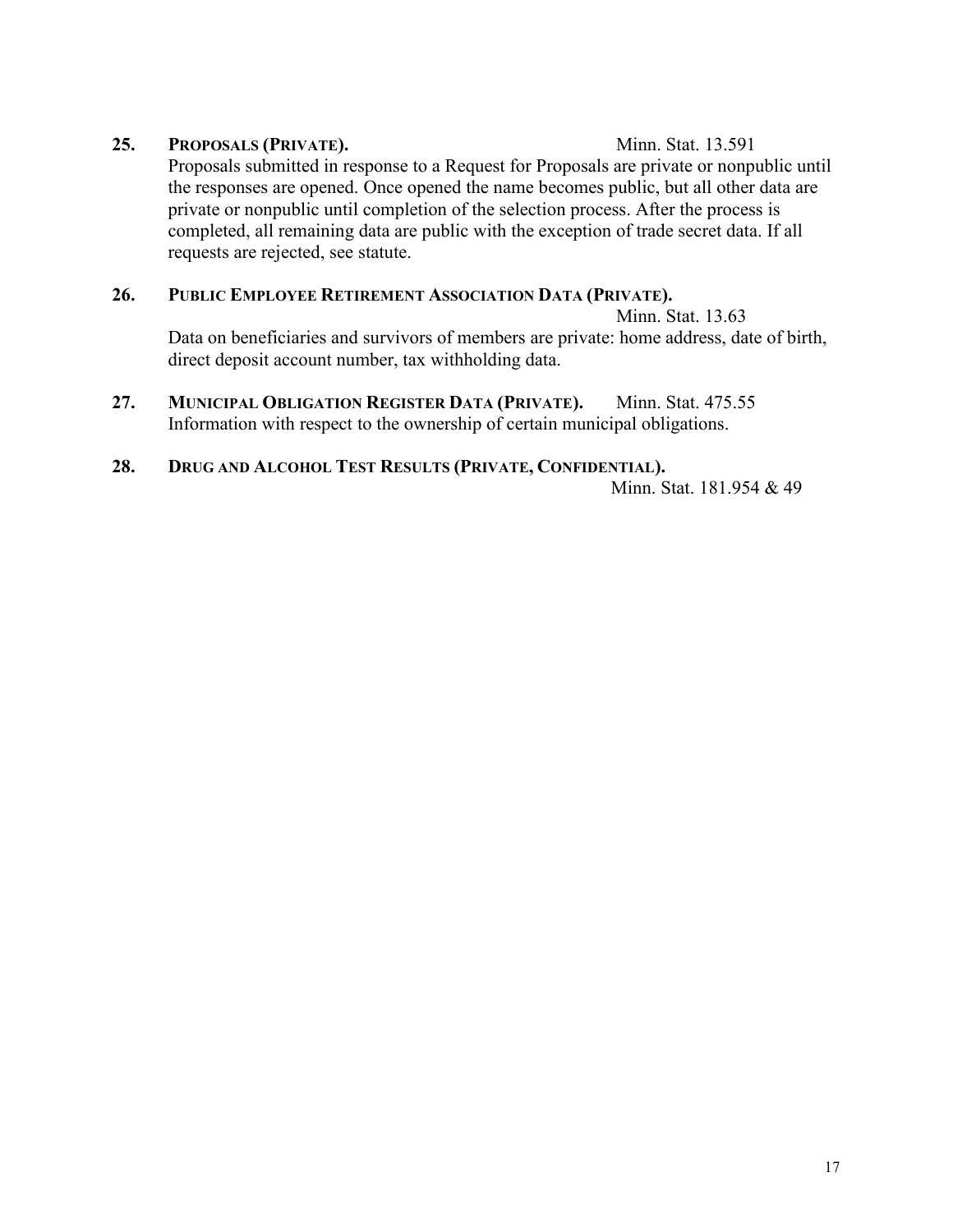## **Exhibit 3 CITY OF RAMSEY DATA REQUEST COST CALCULATION FORM**

Fees charged in accordance with Minnesota Statutes Chapter 13, Section 13.03.

|                |                                         |                                                                                                                                                                                                                                                                                                                                                                                                                                                                          |                       | <b>Description of Information Requested:</b> (Please be specific) _____________________                                 |  |
|----------------|-----------------------------------------|--------------------------------------------------------------------------------------------------------------------------------------------------------------------------------------------------------------------------------------------------------------------------------------------------------------------------------------------------------------------------------------------------------------------------------------------------------------------------|-----------------------|-------------------------------------------------------------------------------------------------------------------------|--|
|                |                                         |                                                                                                                                                                                                                                                                                                                                                                                                                                                                          |                       |                                                                                                                         |  |
|                |                                         |                                                                                                                                                                                                                                                                                                                                                                                                                                                                          |                       |                                                                                                                         |  |
|                | calculate fees for other data requests. |                                                                                                                                                                                                                                                                                                                                                                                                                                                                          |                       | Costs for duplication of standard materials are included on the backside. Please use this section to                    |  |
|                |                                         |                                                                                                                                                                                                                                                                                                                                                                                                                                                                          | <b>Estimated Cost</b> | <b>Actual Cost</b>                                                                                                      |  |
| А.             | <b>LABOR</b>                            | $\frac{x}{\text{hours}}$ $\frac{x}{\text{hourly rate}}$                                                                                                                                                                                                                                                                                                                                                                                                                  |                       | <u> 1989 - Johann Barn, mars ann an t-Amhain an t-Amhain an t-Amhain an t-Amhain an t-Amhain an t-Amhain an t-Amh</u>   |  |
|                |                                         |                                                                                                                                                                                                                                                                                                                                                                                                                                                                          |                       |                                                                                                                         |  |
|                |                                         | $\frac{1}{\# \text{ hours}}$ x $\frac{1}{\text{hourly rate}}$                                                                                                                                                                                                                                                                                                                                                                                                            |                       |                                                                                                                         |  |
| <b>B.</b>      | <b>PHOTOCOPY</b>                        |                                                                                                                                                                                                                                                                                                                                                                                                                                                                          |                       |                                                                                                                         |  |
|                |                                         | $\frac{x}{\text{Rate}}$ $\frac{x}{\text{H pages}}$                                                                                                                                                                                                                                                                                                                                                                                                                       |                       |                                                                                                                         |  |
| $\mathbf{C}$ . | <b>MAILING</b>                          |                                                                                                                                                                                                                                                                                                                                                                                                                                                                          |                       |                                                                                                                         |  |
| D.             | PRINTING COSTS                          | <u> 1980 - Jan Alexandro III, politik po</u>                                                                                                                                                                                                                                                                                                                                                                                                                             |                       |                                                                                                                         |  |
|                |                                         |                                                                                                                                                                                                                                                                                                                                                                                                                                                                          |                       | <u> The Communication of the Communication of the Communication of the Communication of the Communication of</u>        |  |
| Ε.             |                                         |                                                                                                                                                                                                                                                                                                                                                                                                                                                                          |                       | OTHER COSTS (May include computer time, programming, terminal access microfilming and any other costs not listed above) |  |
|                |                                         |                                                                                                                                                                                                                                                                                                                                                                                                                                                                          |                       |                                                                                                                         |  |
|                |                                         | 2. $\overline{\phantom{a}}$ $\overline{\phantom{a}}$ $\overline{\phantom{a}}$ $\overline{\phantom{a}}$ $\overline{\phantom{a}}$ $\overline{\phantom{a}}$ $\overline{\phantom{a}}$ $\overline{\phantom{a}}$ $\overline{\phantom{a}}$ $\overline{\phantom{a}}$ $\overline{\phantom{a}}$ $\overline{\phantom{a}}$ $\overline{\phantom{a}}$ $\overline{\phantom{a}}$ $\overline{\phantom{a}}$ $\overline{\phantom{a}}$ $\overline{\phantom{a}}$ $\overline{\phantom{a}}$ $\$ |                       | <u> 2000 - Jan James Schwaltz, politik eta politik eta politik eta politik eta politik eta politik eta politik e</u>    |  |
|                |                                         | $4.$ $\overline{\phantom{a}}$                                                                                                                                                                                                                                                                                                                                                                                                                                            |                       | <u> Alexander (Alexander Alexander Alexander Alexander Alexander Alexander Alexander Alexander Alexander Alexander</u>  |  |
|                |                                         |                                                                                                                                                                                                                                                                                                                                                                                                                                                                          |                       |                                                                                                                         |  |
|                |                                         |                                                                                                                                                                                                                                                                                                                                                                                                                                                                          |                       | TOTAL CHARGES                                                                                                           |  |
|                |                                         |                                                                                                                                                                                                                                                                                                                                                                                                                                                                          | AMOUNT TO BE PREPAID  |                                                                                                                         |  |
|                | (50% OF Est. Total if exceeds \$50)     |                                                                                                                                                                                                                                                                                                                                                                                                                                                                          |                       |                                                                                                                         |  |
|                | AMOUNT DUE UPON COMPLETION              |                                                                                                                                                                                                                                                                                                                                                                                                                                                                          |                       |                                                                                                                         |  |
|                |                                         |                                                                                                                                                                                                                                                                                                                                                                                                                                                                          |                       |                                                                                                                         |  |
|                |                                         |                                                                                                                                                                                                                                                                                                                                                                                                                                                                          |                       |                                                                                                                         |  |
|                |                                         | PREPARED BY: NAME OF PREPARED BY:                                                                                                                                                                                                                                                                                                                                                                                                                                        |                       |                                                                                                                         |  |
|                |                                         | DATE:                                                                                                                                                                                                                                                                                                                                                                                                                                                                    |                       |                                                                                                                         |  |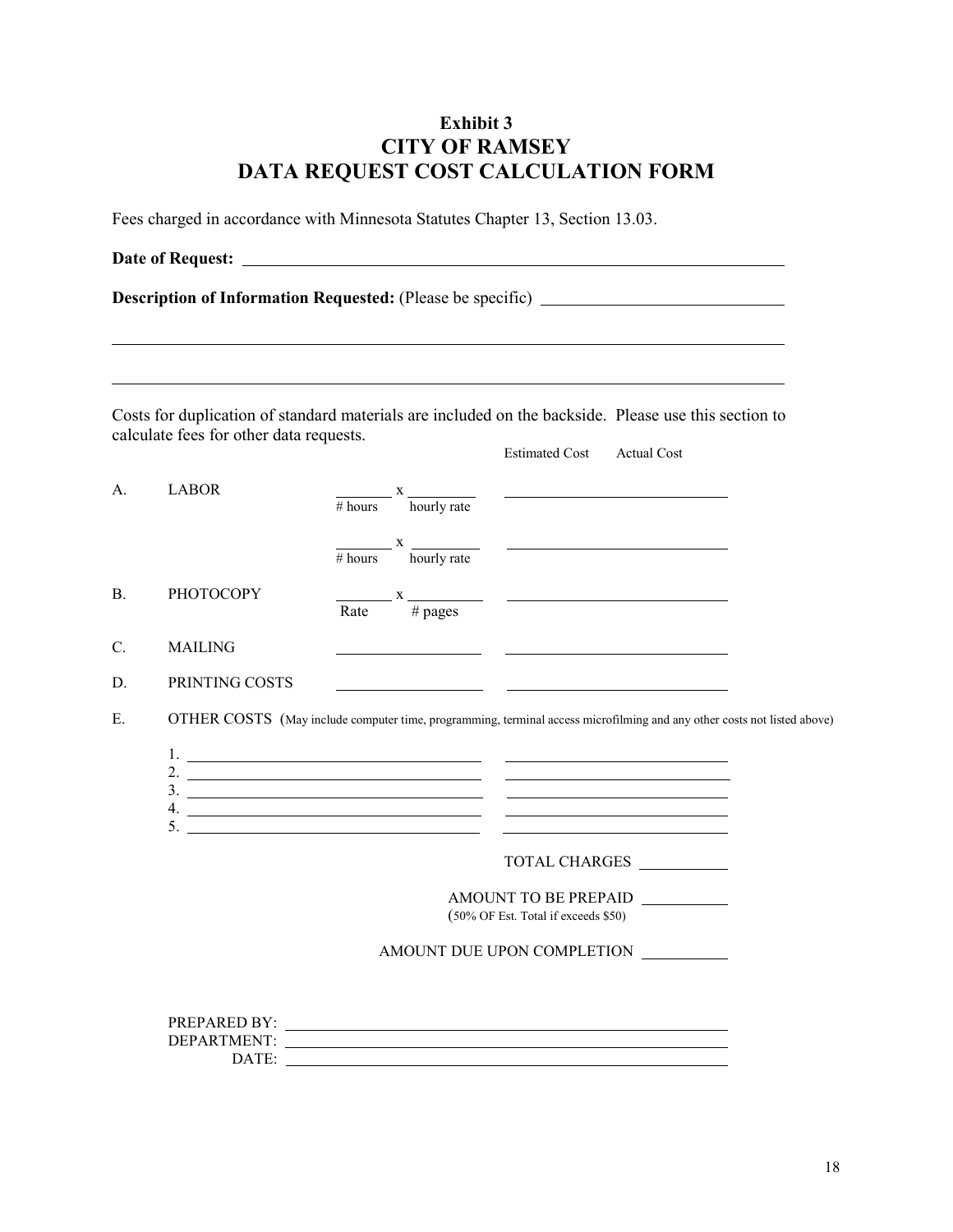## **Exhibit 4 THE FOLLOWING RATES SHALL APPLY FOR REQUESTS OF STANDARD MATERIALS:**

Photocopying Rates<br>Copied by staff:

25 cents per page

#### Report Copies

Accident Report Offense Report Arrest Report Fingerprints Clearance Letter Apartment List Incident Report Inspection Record/Code Pages Zoning Ordinance Maps Subdivision Ordinance Comprehensive Plan Census Data Profile Planning & Zoning Commission Agenda (One year subscription) Plat Maps Aerial Maps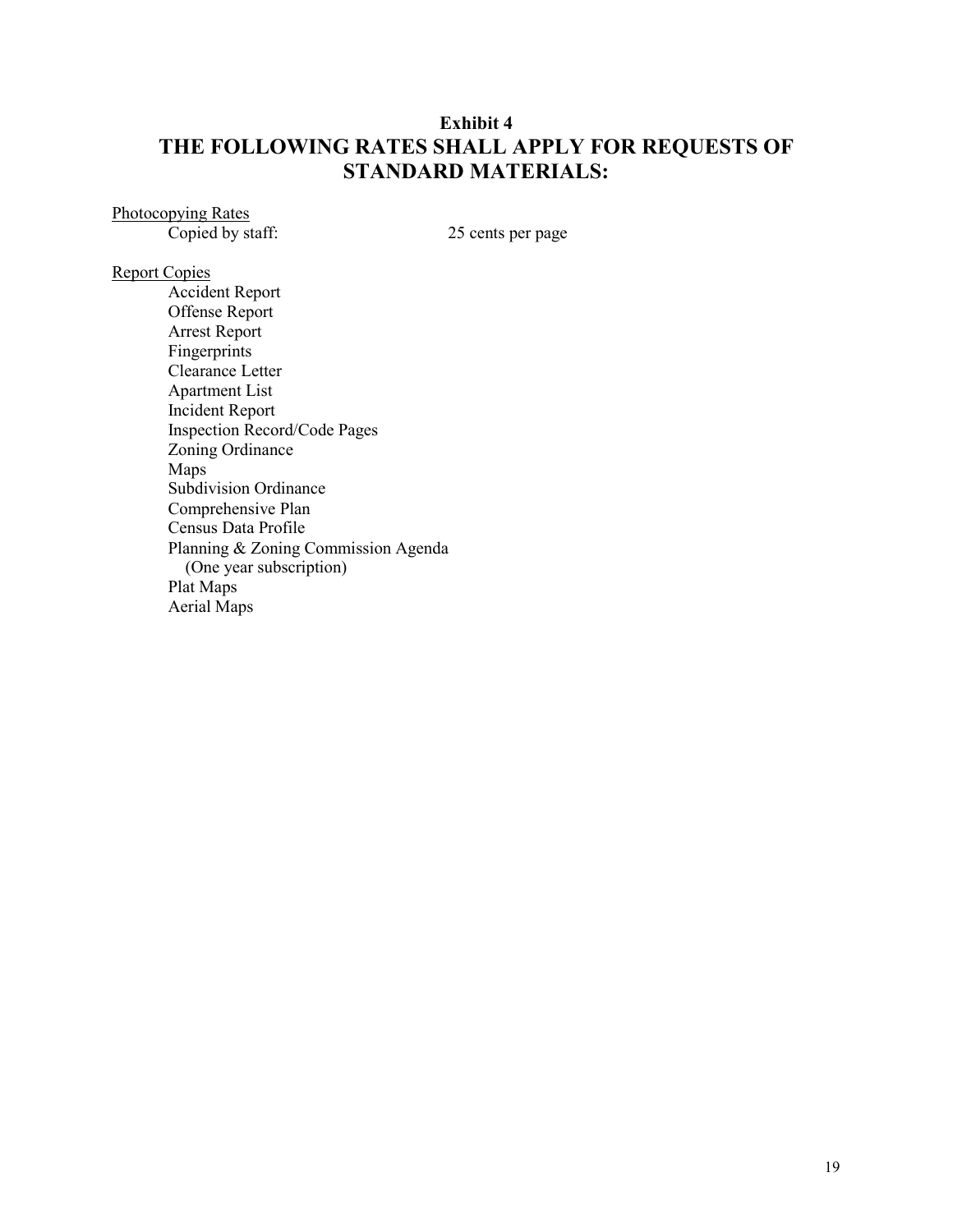## **Exhibit 5 CONSENT TO RELEASE PRIVATE DATA**

|   | authorize the City of Ramsey to release the following private                                                        |
|---|----------------------------------------------------------------------------------------------------------------------|
|   | data about me:                                                                                                       |
|   |                                                                                                                      |
|   |                                                                                                                      |
|   |                                                                                                                      |
|   |                                                                                                                      |
|   | to the following person or people:                                                                                   |
|   |                                                                                                                      |
|   |                                                                                                                      |
|   |                                                                                                                      |
|   | The person or people receiving the private data may use it only for the following purpose or purposes:               |
|   |                                                                                                                      |
|   |                                                                                                                      |
|   |                                                                                                                      |
|   |                                                                                                                      |
|   |                                                                                                                      |
|   | The expiration cannot exceed one year from the date of the authorization, except in the case of authorizations given |
|   | in connection with applications for life insurance or non-cancelable or guaranteed renewable health insurance and    |
|   | identified as such, two years after the date of the policy.                                                          |
|   | I agree to give up and waive all claims that I might have against the City, its agents, and employees                |
|   | for releasing data pursuant to this request.                                                                         |
|   |                                                                                                                      |
|   | Signature                                                                                                            |
|   |                                                                                                                      |
| □ | <b>IDENTITY VERIFIED BY:</b><br>Witness: X                                                                           |
| □ | Identification: Driver's License, State ID, Passport, Other: ____________________                                    |
| П | Comparison with signature on file                                                                                    |
| П |                                                                                                                      |

Responsible Authority/Designee: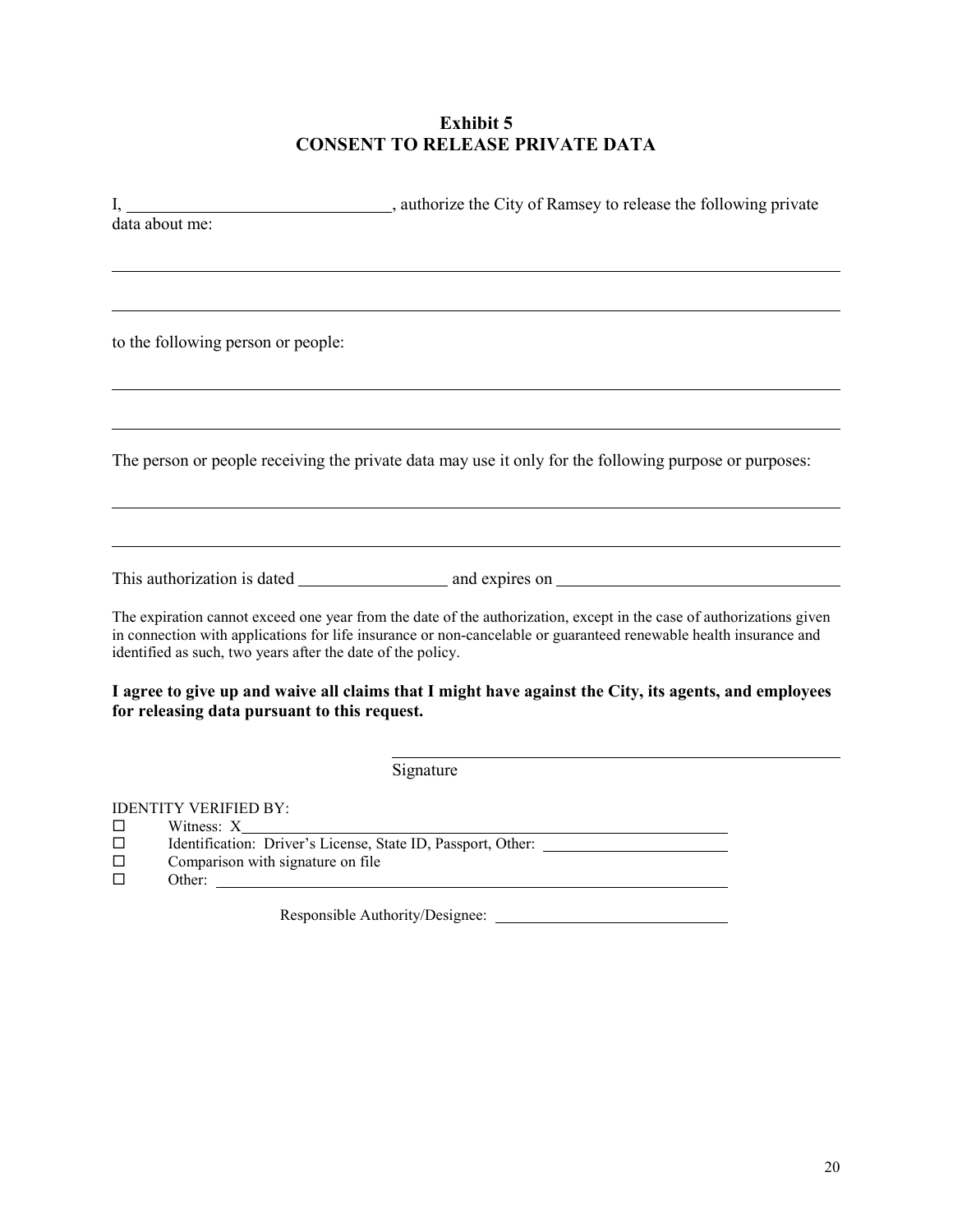## **Exhibit 6 CITY OF RAMSEY INFORMATION DISCLOSURE REQUEST Minnesota Government Data Practices Act**

## **A. To Be Completed by Requester**

| REQUESTER NAME (Last, First, MI):         | <b>DATE OF REQUEST</b> |
|-------------------------------------------|------------------------|
|                                           |                        |
| <b>STREET ADDRESS</b>                     | <b>PHONE NUMBER</b>    |
|                                           |                        |
| CITY, STATE, ZIP CODE:                    | SIGNATURE:             |
|                                           |                        |
| DESCRIPTION OF THE INFORMATION REQUESTED: |                        |
|                                           |                        |
|                                           |                        |

# **B. To Be Completed by Department**

| <b>DEPARTMENT NAME:</b>                                                     | <b>REQUEST TAKEN BY:</b>                                |
|-----------------------------------------------------------------------------|---------------------------------------------------------|
|                                                                             |                                                         |
|                                                                             |                                                         |
| <b>INFORMATION CLASSIFIED AS:</b>                                           | ACTION:                                                 |
| $\Box$ PUBLIC<br>$\Box$ Non-Public                                          | $\Box$ APPROVED                                         |
| $\Box$ Private $\Box$ Protected Non-Public                                  | $\Box$ APPROVED IN PART (Explain Below)                 |
| $\Box$ CONFIDENTIAL                                                         | $\Box$ DENIED (Explain Below)                           |
| <b>REMARKS OR BASIS FOR DENIAL INCLUDING STATUTE SECTION:</b>               |                                                         |
|                                                                             |                                                         |
|                                                                             |                                                         |
|                                                                             |                                                         |
|                                                                             |                                                         |
| CHARGES:                                                                    | <b>IDENTITY VERIFIED FOR PRIVATE INFORMATION:</b>       |
| $\Box$ None                                                                 | $\Box$ IDENTIFICATION: Driver's License, State ID, etc. |
| $\Box$ PHOTOCOPY: $\_\_\_\_\_\$ Pages x $\_\_\_\_\$ cents = $\_\_\_\_\_\$ . | $\Box$ COMPARISON WITH SIGNATURE ON FILE                |
| $\Box$ SPECIAL RATES: $\Box$ (attach explanation)                           | $\Box$ PERSONAL KNOWLEDGE                               |
| $\Box$ OTHER: $\Box$ (attach explanation)                                   | $\Box$ OTHER:                                           |
|                                                                             |                                                         |
| <b>AUTHORIZED SIGNATURE:</b>                                                | DATE:                                                   |
|                                                                             |                                                         |
|                                                                             |                                                         |
|                                                                             |                                                         |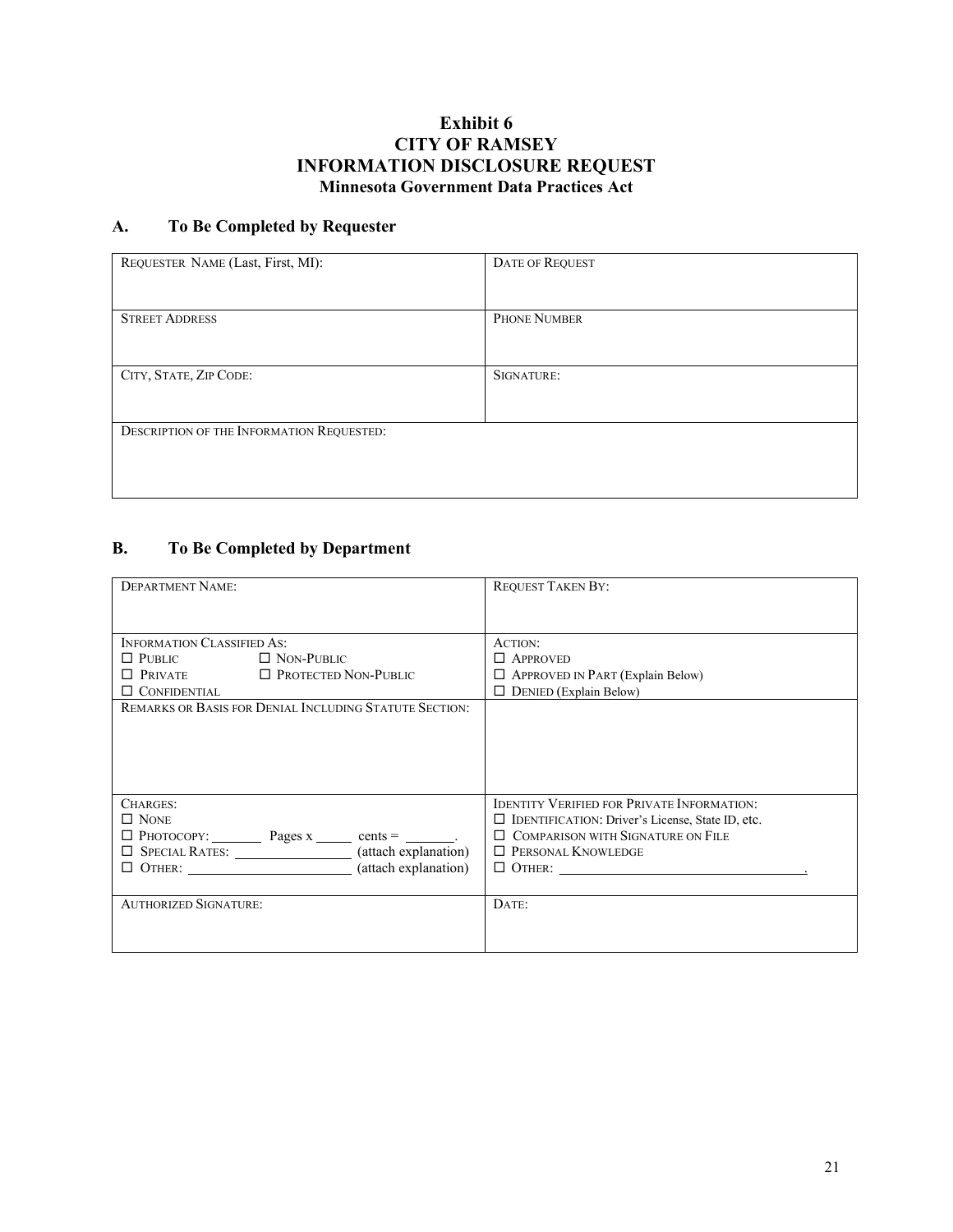## **Exhibit 7 GOVERNMENT DATA ACCESS AND NONDISCLOSURE AGREEMENT**

- 1. **AUTHORIZATION.** City of Ramsey ("City") hereby authorizes , )"Authorized Party") access to the following government data: 2. **PURPOSE.** Access tot his government data is limited to the objective of creating summary data for the following purpose: 3. **COST.** (Check which item applies):  $\Box$  The Authorized Party is the person who requested the summary data and agrees to bear the City's costs associated with the preparation of the data which has been determined to be  $\frac{\text{S}}{\text{S}}$  .  $\Box$  The Authorized Party has been requested by the City to prepare summary data and will be paid in accordance with the attached Exhibit . 4. **SECURITY.** The Authorized Party agrees that it and any employees or agents under its control must protect the privacy interests of individual data subjects in accordance with the terms of this Agreement. The Authorized Party agrees to remove all unique personal identifiers which could be used to identify any individual from data classified by state or federal law as not public which is obtained from City records and incorporated into reports, summaries, compilations, articles, or any document or series of documents. Data contained in files, records, microfilm, or other storage media maintained by the City are the City's property and are not to leave the City's custody. The Authorized Party agrees not to make reproductions of any data or remove any data from the site where it is provided, if the data can in any way identify an individual. No data which is not public and which is irrelevant to the purpose stated above will ever be disclosed or communicated to anyone by any means. The Authorized Party warrants that the following named individual(s) will be the only person(s) to participate in the collection of the data described above:
- 5. **LIABILITY FOR DISCLOSURE.** The Authorized Party is liable for any unlawful use or disclosure of government data collected, used and maintained in the exercise of this Agreement and is classified as not public under state or federal law. The Authorized Party understands that it may be subject to civil or criminal penalties under those laws.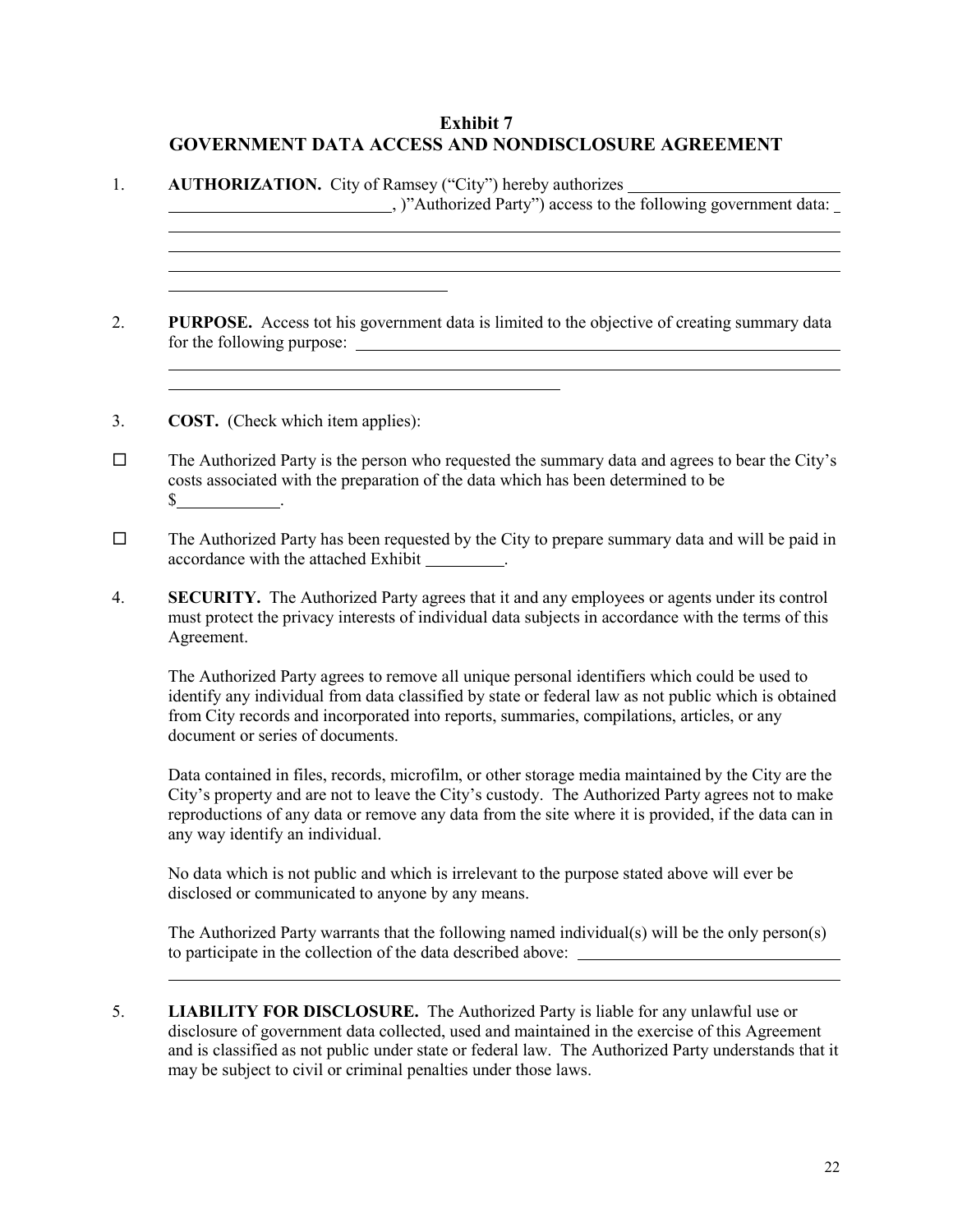The Authorized Party agrees to defend, indemnify, and hold the City, its officers and employees harmless from any liability, claims, damages, costs, judgements, or expenses, including reasonable attorneys' fees, resulting directly or indirectly from an act or omission of the Authorized Party, its agents, employees or assignees under this Agreement and against all loss by reason of the Authorized Party's failure to fully perform in any respect all obligations under this Agreement.

- 6. **INSURANCE.** In order to protect itself as well as the City, the Authorized Party agrees at all times during the term of this Agreement to maintain insurance covering the Authorized Party's activities under this Agreement. The insurance will cover \$1,000,000 per claimant for personal injuries and/or damages and \$1,000,000 per occurrence. The policy must cover the indemnification obligation specified above.
- 7. **ACCESS PERIOD.** The Authorized Party may have access to the information described above  $from$   $\_\_\_\_\_$  to  $\_\_\_\_\_\_\_\$ .
- 8. **SURVEY RESULTS.** (Check which applies):
- $\Box$  If the Authorized Party is the requester, a copy of all reports, summaries, compilations, articles, publications or any document or series of documents which are created from the information provided under this Agreement must be made available to the City in its entirety.
- $\Box$  If the Authorized Party is a contractor of the City, all copies of reports, summaries, compilations, articles, publications, or any document or series of documents which are created from the information provided under this Agreement must be provided to the City. The Authorized Party may retain **one copy** for its own records but may not disclose it without City permission, except in defense of claims brought against it.

Data Practices Compliance. The Contractor will have access to data collected or maintained by the City to the extent necessary to perform the Contractor's obligations under this contract/agreement. The Contractor agrees to maintain all data obtained from the City in the same manner as the City is required to under the Minnesota Government Data Practices Act, Minn. Stat. Chap. 13, ("the Act"). The Contractor will not release or disclose the contents of data classified as not public to any person except at the written direction of the City. The Contractor agrees to defend and indemnify the City from any claim, liability, damage or loss asserted against the City as a result of the Contractor's failure to comply with the requirements of the Act or this contract. Upon termination of this contract/agreement, the Contractor agrees to return data to the City, as requested by the City.

| <b>AUTHORIZED PARTY:</b>                                                               |       |  |
|----------------------------------------------------------------------------------------|-------|--|
| By:<br><u> 1989 - Johann Stein, fransk politiker (d. 1989)</u>                         | Date: |  |
|                                                                                        |       |  |
| <b>CITY OF RAMSEY:</b>                                                                 |       |  |
| By:<br>the contract of the contract of the contract of the contract of the contract of | Date: |  |
| Its:                                                                                   |       |  |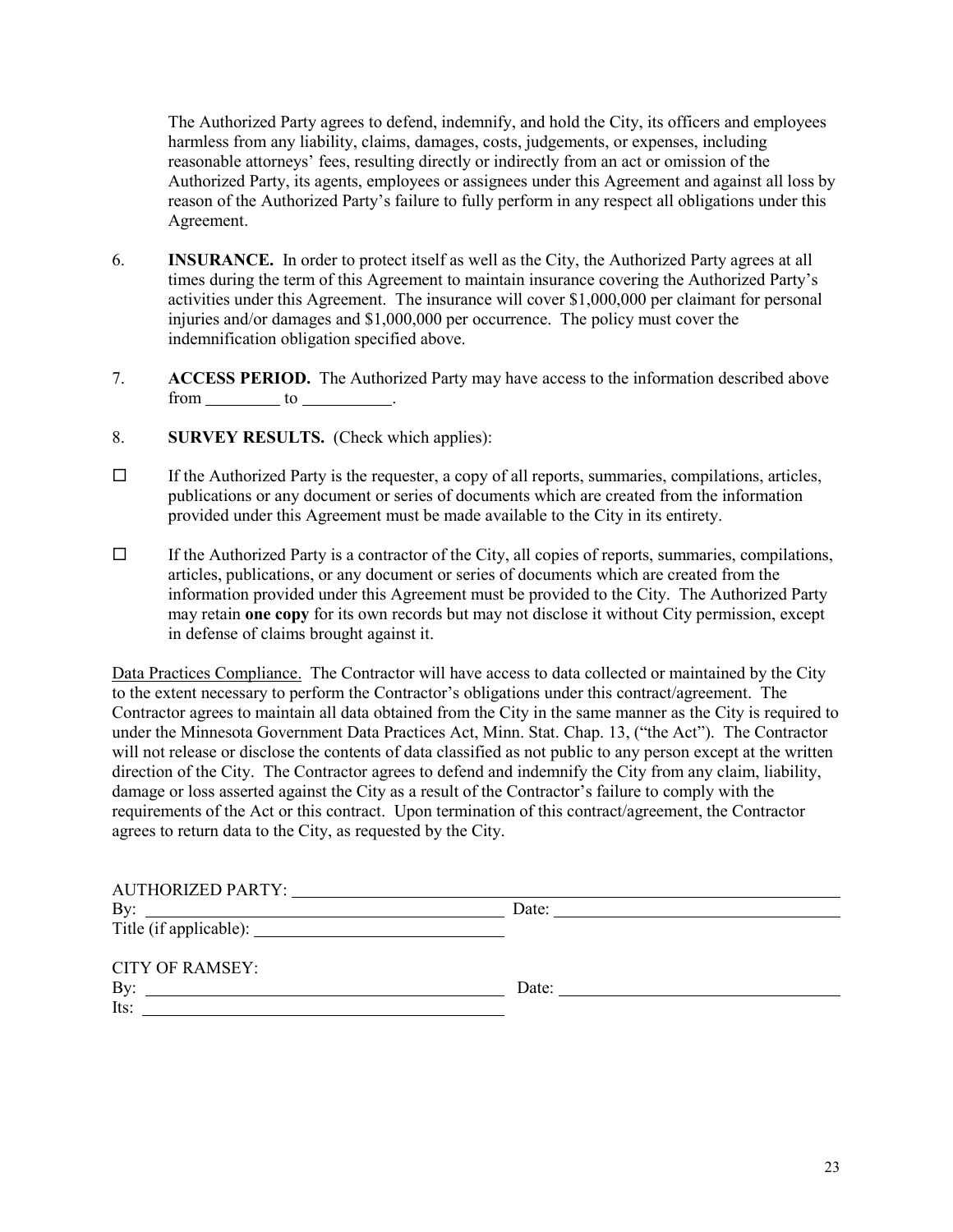#### **Exhibit 8 NOTICE TO PERSONS UNDER AGE 18**

Some of the information you are asked to provide is classified as private under state law. You have the right to request that some or all of the information not be given to one or both of your parents/legal guardians. Please complete the form below if you wish to have information withheld.

Your request does not automatically mean that the information will be withheld. State law requires the City to determine if honoring the request would be in your best interest. The City is required to consider:

- Whether you are of sufficient age and maturity to explain the reasons and understand the consequences;
- Whether denying access may protect you from physical or emotional harm;
- Whether there is reasonable grounds to support your reasons; and
- Whether the data concerns medical, dental, or other health service provided under Minnesota Statutes Sections 144.341 to 144.347. If so, the data may be released only if failure to inform the parent would seriously jeopardize your health.

| GIVEN TO<br>NO <sub>1</sub><br>◥┎<br>TI. | <b>COLUMN</b><br>ıΔ |  |
|------------------------------------------|---------------------|--|
|                                          |                     |  |

BY:

(name) (title)

|                   | REQUEST TO WITHHOLD INFORMATION                                                                                                                                                                                                |  |
|-------------------|--------------------------------------------------------------------------------------------------------------------------------------------------------------------------------------------------------------------------------|--|
|                   |                                                                                                                                                                                                                                |  |
|                   |                                                                                                                                                                                                                                |  |
|                   |                                                                                                                                                                                                                                |  |
|                   | Be withheld from: example of the state of the state of the state of the state of the state of the state of the state of the state of the state of the state of the state of the state of the state of the state of the state o |  |
|                   |                                                                                                                                                                                                                                |  |
|                   |                                                                                                                                                                                                                                |  |
|                   |                                                                                                                                                                                                                                |  |
|                   |                                                                                                                                                                                                                                |  |
| DATE: PRINT NAME: |                                                                                                                                                                                                                                |  |